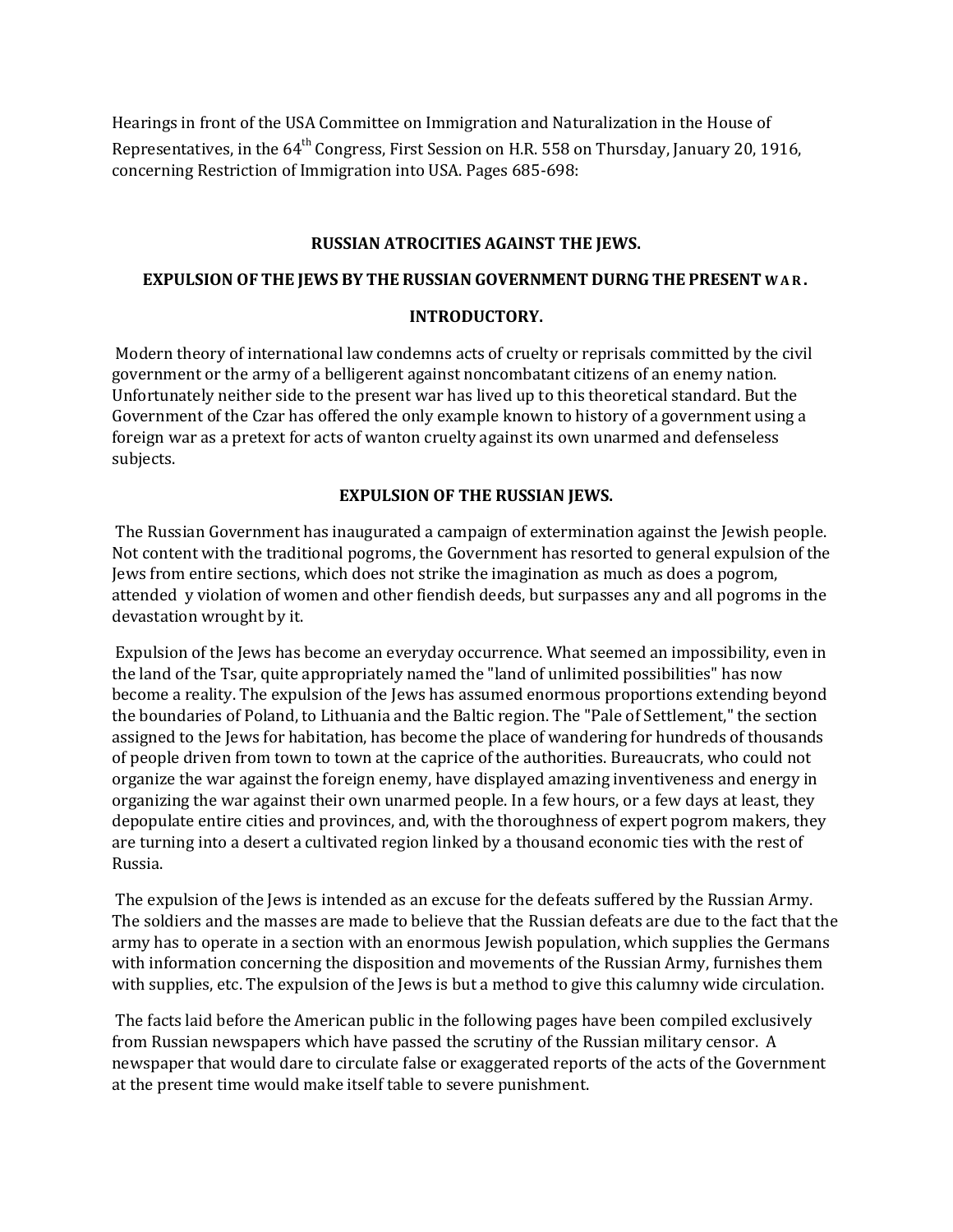## **GRAND DUKE NICHOLAS NICHOLAYEVITCH ACCUSES THE JEWS OF GIVING AID TO THE ENEMY—HOSTAGES TAKEN FROM THE JEWISH POPULATION.**

The headquarters from which the false charges of Jewish treason were issued was the general staff of the commander in chief, Grand Duke Nicholas Nicholayevitch. As early as in November of last year an army order was sent along the Polish front, in which soldiers were told that the Germans had met reliable allies in the Russian Jews who, in addition to furnishing them with supplies, are the best and often unselfish spies, ready to render any service which is likely to injure the Russian cause. It was therefore ordered to search for underground telephones and telegraphs, by means of which the Jews were alleged to communicate with the Germans, to take hostages from the Jewish population, and to execute those hostages "in case of treasonable activity on the part of any one of the local inhabitants."

### **GRAND DUKE ORDERS EXPULSION OF ALL JEWS.**

The record of persecution was beaten by the last orders concocted in the tent of the commander in chief. The most remarkable of them all is the "manifesto" to the soldiers, which begins with the words, "The cup of patience has been filled to overflowing." The Jews, says the "manifesto," render services to the Germans, the army must be on the lookout against them in every way. For this reason a general order has been issued directing the expulsion of all Jews from the zone of military operations.

## **EXPULSION OF THE JEWS FROM POLISH TOWNS—OLD MEN, WOMEN, AND CHILDREN DRIVEN INTO THE COLD—MANY HAD TO WALK ALL THE WAY TO WARSAW.**

Expulsion of the Jews, by the Russian military and civil authorities, closely followed the invasion of Russian territory by the German Army. The following description of the expulsion from Poland is given by a correspondent of the Retch, of which Prof. Paul Milukov, the leader of the Constitutional Democratic Party in the Duma, is the editor.

"On January 25 I was in Grodzisko and saw how the signal to leave was given to the Jews by tapping on the window panes from the street. Within a few minutes this anthill poured out into the streets and, shouting and crying, ran for the train. Some carried children, some their old folks, others carried bundles with some household effects. All platforms, all car buffers, finally all roofs were choked with people. It was a sort of living serpent made up of human bodies."

The picture of wholesale destruction of human beings rises before us in all its horrifying reality even from the censored press reports, of the arrival of the exiles in Warsaw;

"All last night and all of yesterday, through the streets of Warsaw stretched an endless stream of horsecarts packed with old folks, women, and children, shivering with cold and cuddling up to one another. Behind these walked the men folk, almost bent double, for whom there was no room in the carts. All night long the benumbed Jews wandered about the darkened streets of Warsaw, not knowing where to lay their wearied heads to rest, to whom to apply for aid. Ever and anon the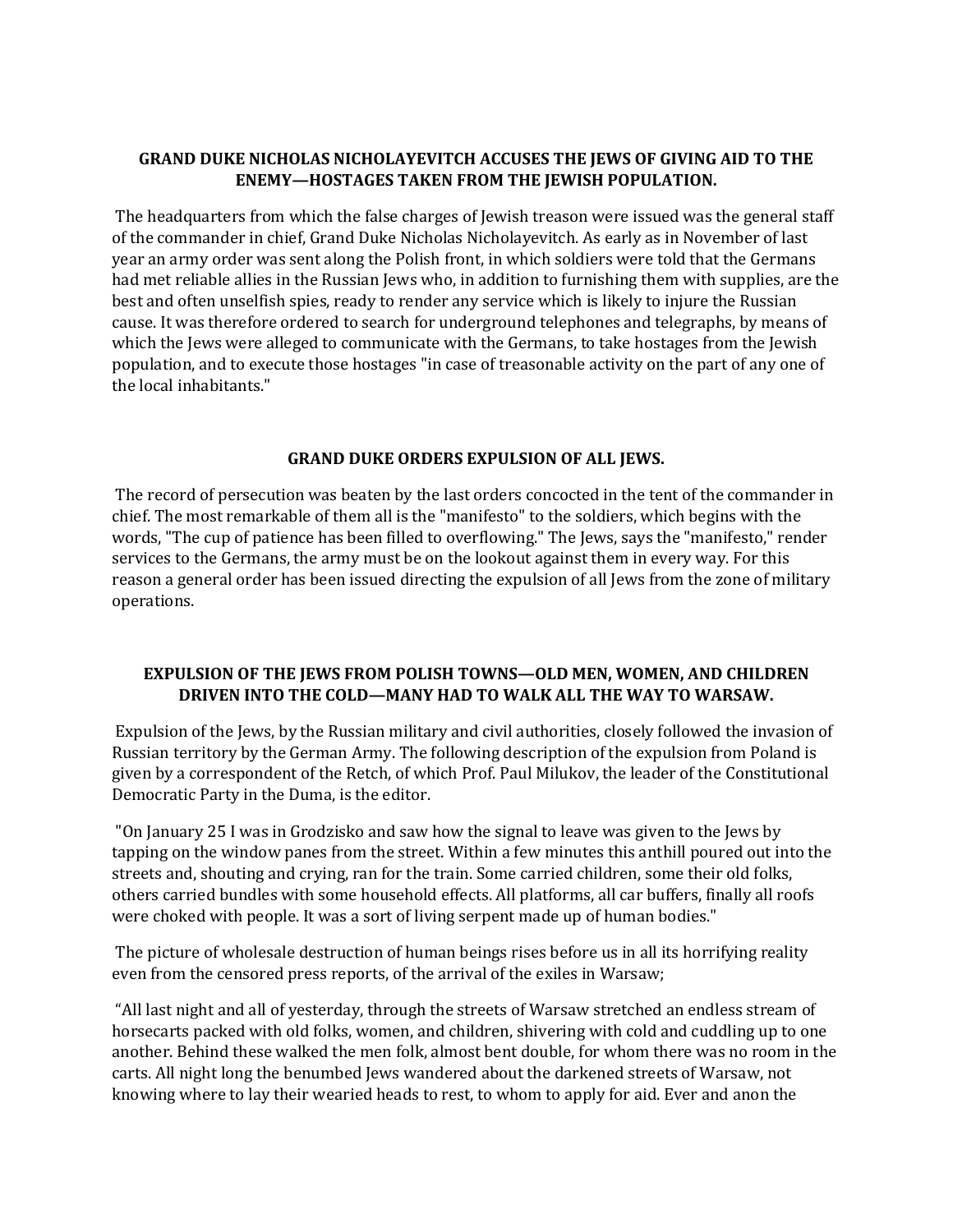silence of the night would be broken by the crying of the almost frozen and hungry infants and the moans of the women." \* \* \* Only a very insignificant part of the enormous mass of the homeless were lucky enough to secure horsecarts or get on the train. The poorer folk, and in general those living away from the railway line, had to walk. These wanderers had to carry the children, the old, and the sick." <sup>1</sup>

The privations of the exiles grew worse, if worse they could be, when the authorities barred them from Warsaw, since anything like substantial assistance could be given them only in a great city with a large Jewish population. The Jews, expelled to the right bank of the Vistula, were compelled to spend two or three winter days in the open air, having nothing to cover their bodies with because they had been unable to take along anything of their belongings, owing to the suddenness and hurry of their departure.<sup>2</sup>

# **FOUR-FIFTHS OF THE POPULATION OF THE POLISH TOWNS EXPELLED.**

The following summary of the expulsion policy in Poland is furnished by a Polish newspaper: "In the region where the Jews constituted over 80 per cent of the total population of the small towns, at present not a single Jew is to be found in those same towns situated within the zone of military operations.''<sup>3</sup>

## **EXPELLED JEWS TREATED LIKE PRISONERS.**

With the expulsion of the Jews from the Province of Suwalki, which is the connecting link between Poland and Lithuania, a new feature was put into practice; the expelled Jews were classed as prisoners, they were denied the right to choose a place of residence even within the limits of the pale of settlement,<sup>4</sup> and were supplied with "Certificates of passage" to specified districts, like suspicious characters;5 in certain places they were convoyed by guards; in the larger towns situated on their route they were mostly refused admittance, even for the very briefest respite,<sup>4</sup> and if, through the oversight of the police, they happened to get in there, they were mercilessly driven farther.

## **1 Haint, January28, 1915.**

**2 The Jewish W eek, No. 1, May 24,1915.**

**3 Ziemia Lubelska, No. Ill, Apr. 23,1915.**

**4 See Appendix IV.**

**5 See Appendix, section7**

## **ORDER OF EXPULSION EXTENDED TO LITHUANIA AND THE BALTIC PROVINCES.**

In the latter part of April and early in May, 1915, expulsion of the Jews was ordered on an enormous scale extending over the whole area of the provinces of Grodno, Kovno, and Kurland. The entire "pale of Jewish settlement" was overflowed by the stream of exiles, running into hundreds of thousands.1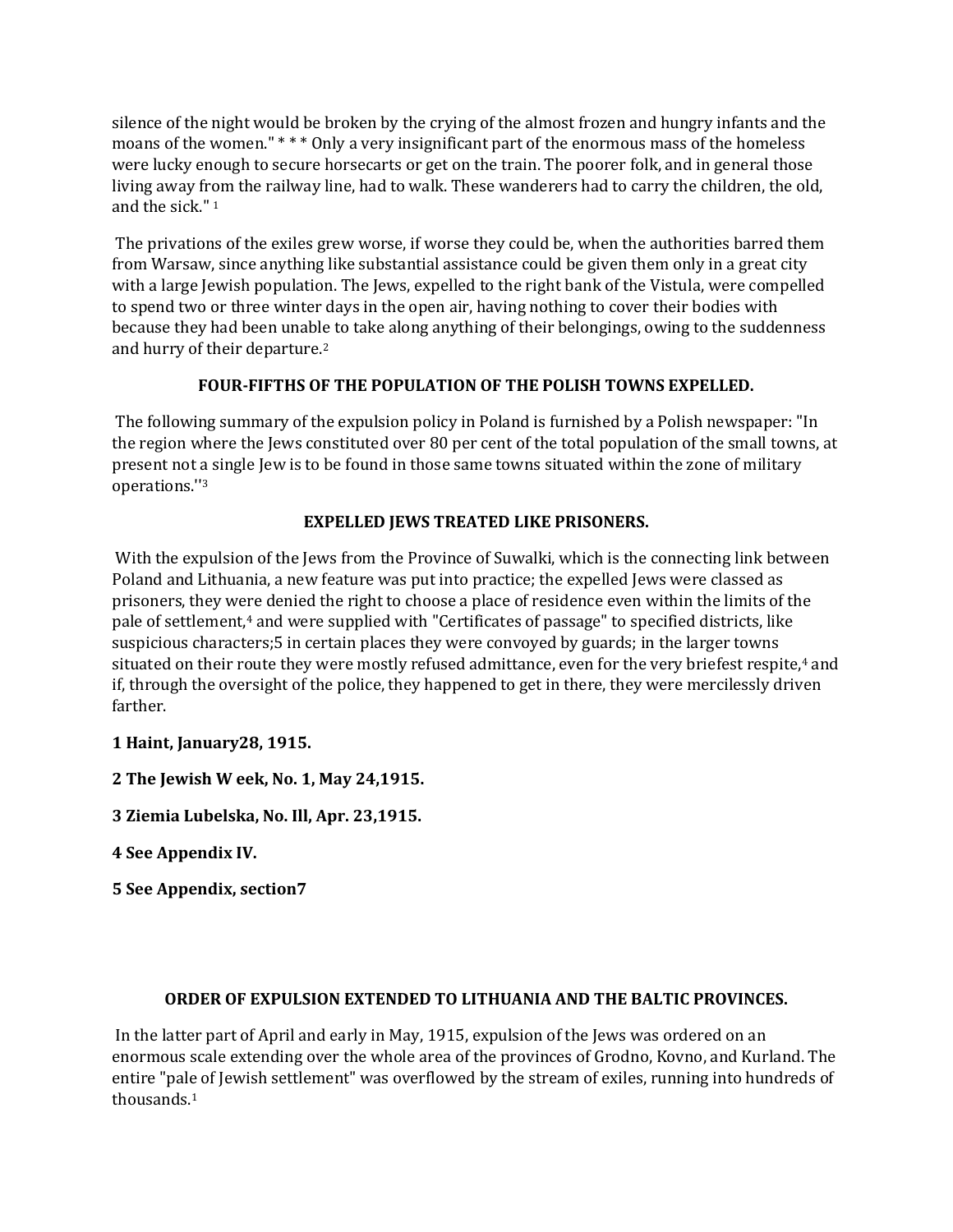### **TEXT OF THE ORDER FOR THE EXPULSION OF JEWS FROM KOWNO.**

The Kowno administration received the following order from military headquarters: " Pursuant to the order of the commander in chief of the army, each and every Jew residing to the west of the line Kowno-Yanoff-Wilkomir-Rogoff-Ponyevezh-Posvol-Salata-Bausk shall be expelled. The points herein enumerated are likewise included within the territory from which the Jews shall be expelled. With regard to the Jews living within the territory at present occupied by the German forces, the said order shall be carried out immediately after the said territory is cleared of the enemy forces and upon its occupation by our troops. The expelled Jews must proceed to one of the following districts: Bakhmut, Mariupol and Slavyanoserbsk, of the Province of Yekaterinoslav, and Poltava, Gadyach, Zenkoff, Kobeiyaki, Konstantinograd, Lokhvitsa, Lubny, Mirgorod, Romny and Khorol of the Province of Poltava. The time limit for their departure has been set for the 5/18 of this May. After that date, sojourning of the Jews to the west of the said line will be punished in accordance with martial law, and the police officials failing to take effective measures for the enforcement of the said order will be removed from office and indicted. Notice of the foregoing hereby being given for enforcement, you are directed, upon the completion of the general expulsion of Jews beyond the said limit of the territory under your jurisdiction, to report to me by telegraph by 12 midnight of May 5. The progress of the expulsion of the Jews from territory now held by the enemy shall be reported as fast as the same is carried out."<sup>2</sup>

## **TWO DAYS' NOTICE TO QUIT.**

In accordance with this order, the Jews were expelled from a number of districts of the Province of Kowno, viz: Kowno, Shavli, Ponyevyezh, Vilkomir, etc.<sup>3</sup> The expulsion was carried out with cruelty characteristic of the Russian bureaucracy. On Sunday, May 3/16, in the evening, the police gave notice to the Jewish inhabitants of the city of Kowno, that they must all leave the city not later than 12 o'clock at midnight, May 5/18. Nearly 20,000 Jews were expelled at one swoop.<sup>4</sup>

## **THREATENED WITH MARTIAL LAW IF TOO SLOW IN LEAVING.**

On April 30/May 13, 1915, an order was promulgated for the expulsion of all Jews from the Province of Kurland on or before May 4/17, 1915. The Jews who would not leave voluntarily by May 4/17 would be deported with their families under guard, and, moreover, would be liable to prosecution under martial law.<sup>6</sup>

An unusual exception was made by the authorities of Mitau for a few Jews, viz, Dr. Feitelberg, who held the office of city physician, a few patients, and a butcher.<sup>6</sup>

The administration keenly watched that none of those who were expelled from Kurland should stay anywhere else in the Baltic region; those among them who had rushed to Riga during the early days were immediately forced to leave.<sup>7</sup>

## **BUSINESS OF THE COMMUNITY RUINED.**

The Jews expelled from Mitau (the capital of Kurland) had lived there for many generations, and had grown deeply rooted in the life of the city. It goes without saying that the expulsion of the Jews dealt a powerful blow to the business life of Kurland.<sup>7</sup>

# **ORDER TO QUIT INSTANTER.**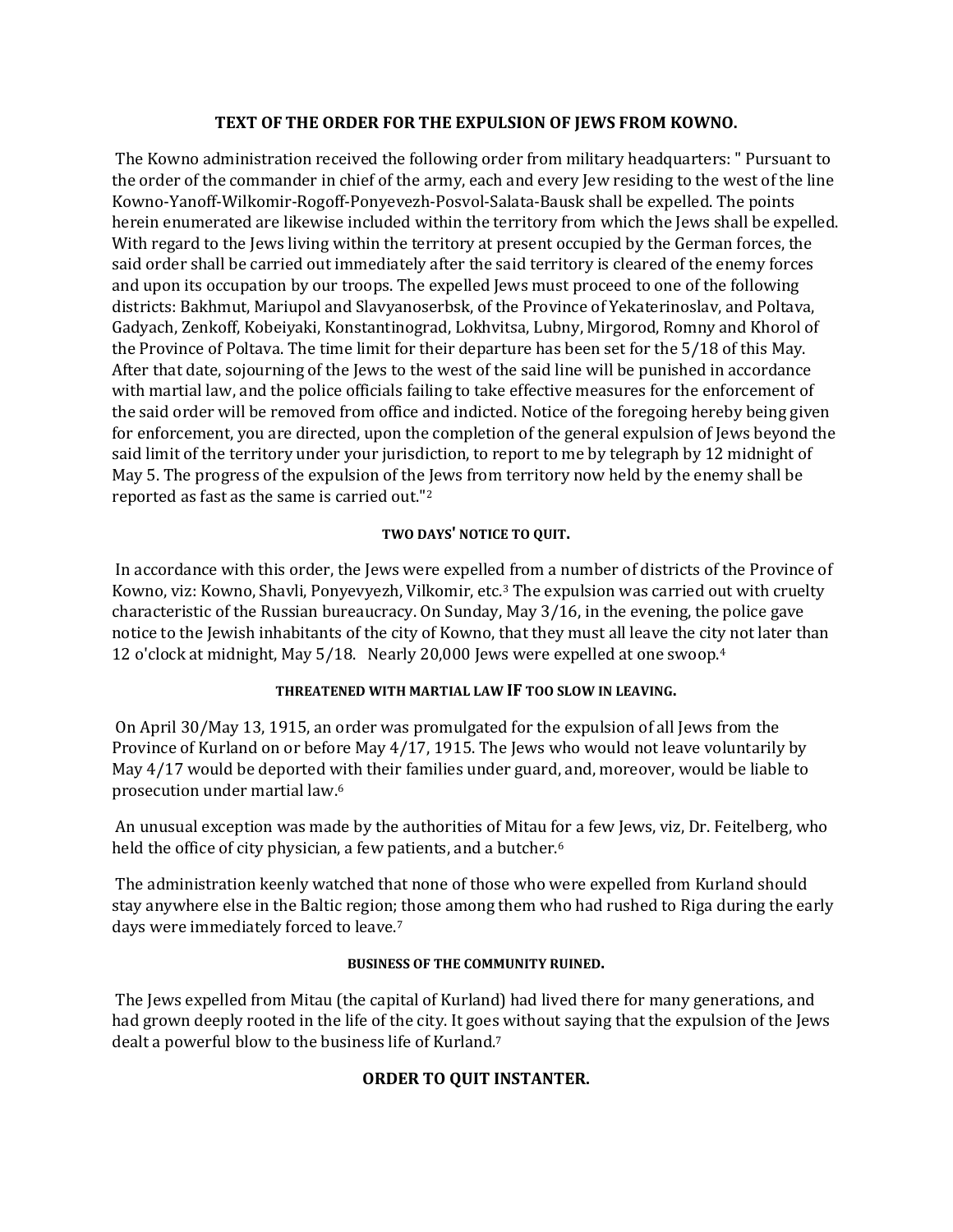The administration did all in its power to aggravate the conditions of expulsion. The exiles from Kurland were allowed only from 5 to 24 hours to leave.<sup>8</sup> In Riga, the authorities ordered them to quit immediately, threatening that otherwise they would be deported under guard and that hostages would be taken from them. After extraordinary efforts, their time to leave was extended.<sup>9</sup>

**1 See Appendix, I (b), (c), and (d) 2. Retch, May 10, 1915. 3 Retch, May 6/19 4 Retch, May 9,1915. 5 Retch, May 3,1915. 6 Kieff Thought, May 7/20, 1915 7 Retch, May 6, 1915 8 Jewish Week No. 4 1915 9 Jewish Week No. 3, 1915**

#### **EXILES DRIVEN PROM PILLAR TO POST.**

To cap the misery of the exiles, in a number of localities they were ordered out again. Thus the exiles from the Provinces of Kovno and Kurland, were forbidden to stop off at Vilna.<sup>1</sup> Those of them who had already managed to get into Vilna were ordered, by the highest military authority, to be expelled from the city within 10 days. <sup>2</sup> In Warsaw the police gave notice to the exiles that they were not within any category of persons entitled to remain in Warsaw, by virtue of the order of the commander in chief, and that accordingly they must leave the city.<sup>3</sup>

#### **NEVER TO RETURN TO THEIR HOMES.**

That the expelled residents of Kovno might cherish no hopes ever to return to their homes, the administration ordered all the Jews to be struck off the registration books as no longer residing within the zone of the Kovno Fortress.<sup>4</sup>

#### **HOSTAGES DEMANDED A CONDITION FOR RETURN OP THE EXILES.**

The Kieff committee of relief to the Jews petitioned the governor of Kovno for leave to the Jewish exiles from the Province of Kovno to return home. The following telegram came in reply to this petition:

"The Jews deported from a part of the Province of Kovno beyond the line Riga-Bausk-Ponyevyezh-Vilkomir-Kovno may reside only beyond that line, to wit: in the Novo-Alexandrovsk district and part of the Vilkomir district, to the east of the above-mentioned line. Return to permanent residence, if within the zone of military operations, is allowed only on condition that acceptable hostages be first furnished.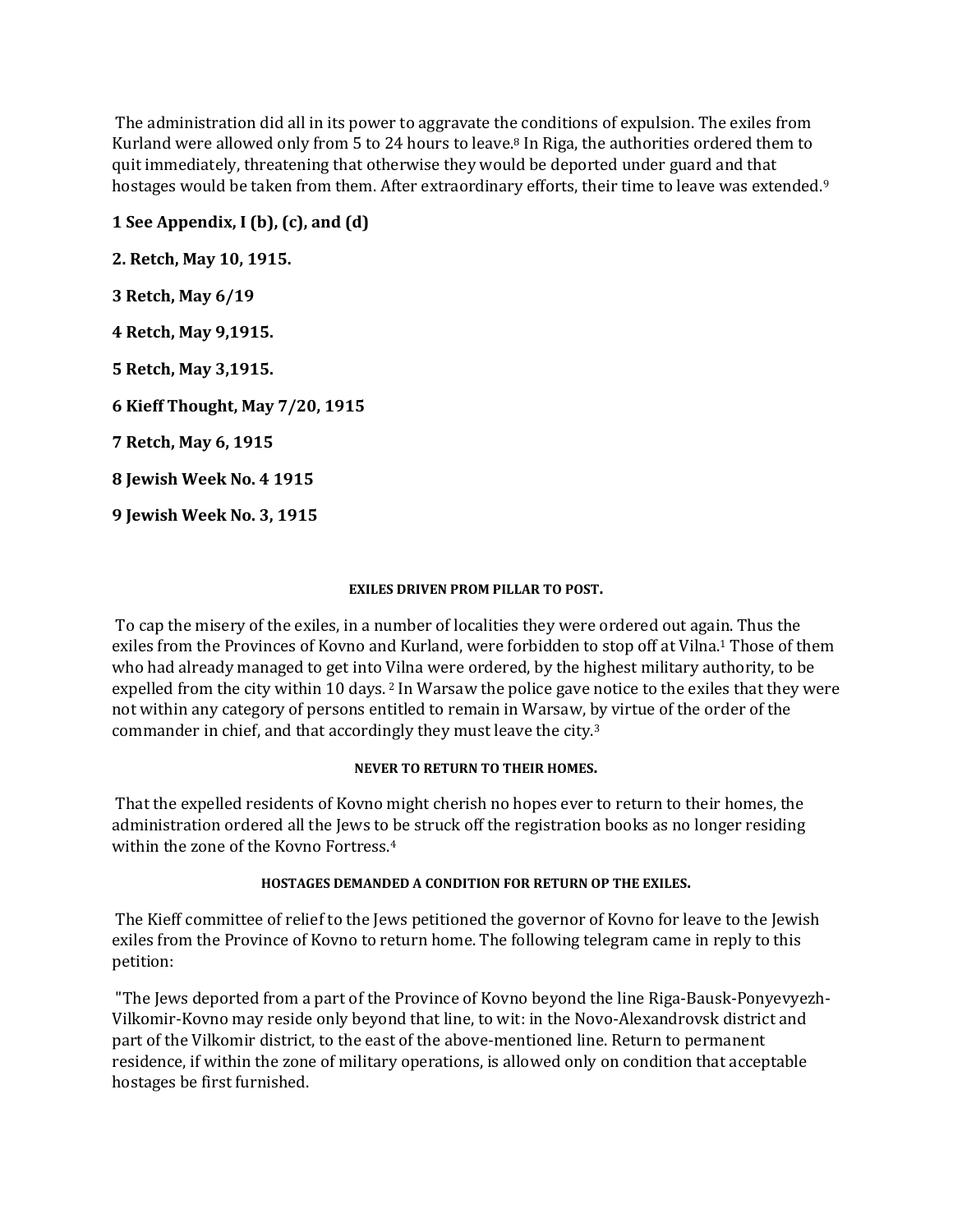The Jews refused to avail themselves of this peculiar privilege.<sup>6</sup>

### **MEMBER OF THE DUMA BARRED FROM HIS DISTRICT.**

Even Mr. Friedman, member of the Imperial Duma from the Province of Kovno, was not allowed to come to his home in Ponyevyezh to wind up his business.

#### **A PEOPLE TURNED INTO PAUPERS.**

In the rush with which the expulsion was carried out—within one or two days, at times only a few hours—no one could she any time to his business. Factories, stores, shops, house furnishings, personal belongings, everything, was left to fate. Deprived of the opportunity to take along with them even the most necessary of their belongings, the exiles suddenly found themselves in the condition of paupers sent out into the world to beg. "On many of them their underwear has been entirely worn out and turned into dirty rags." <sup>6</sup>

#### **EXILES PACKED OFF IN CATTLE CARS—MANY FORCED TO WALK.**

The semiservitude in which the Jewish masses are held in Russia has strikingly manifested itself in the manner of deportation of the exiles. They were transported in cattle cars, into which healthy and sick, men, women, and children were packed like sardines. Yet lucky were those who managed to get into a car of this kind, because enormous crowds had to travel on foot.

### **FAMILIES BROKEN UP—CHILDREN LOST.**

With the expulsion of the Jews from the Province of Kovno, the whole "Pale of Settlement" was set amoving. Reading the newspaper reports, one might think that the times of the great migration had returned.

The chronicle of expulsion abounds in dramatic detail. In one train the body of a child was found; a paralyzed woman was discovered; a lunatic, and a 105-year-old woman were taken off a train.

An overwhelming impression is produced by the exceedingly long list of lost relatives which are published in the newspapers. In the turmoil accompanying the

## **1 Jewish Week. May 24, 1915.**

**2 Haint, May 18, 1915.**

**3 Haint, June 10. 1915.**

**4 Haint, May 20, 1915.**

**5 The War and The Jews. Weekly, 1915. No. 11.**

**6 The Jewish Week, No. 1, 1915.**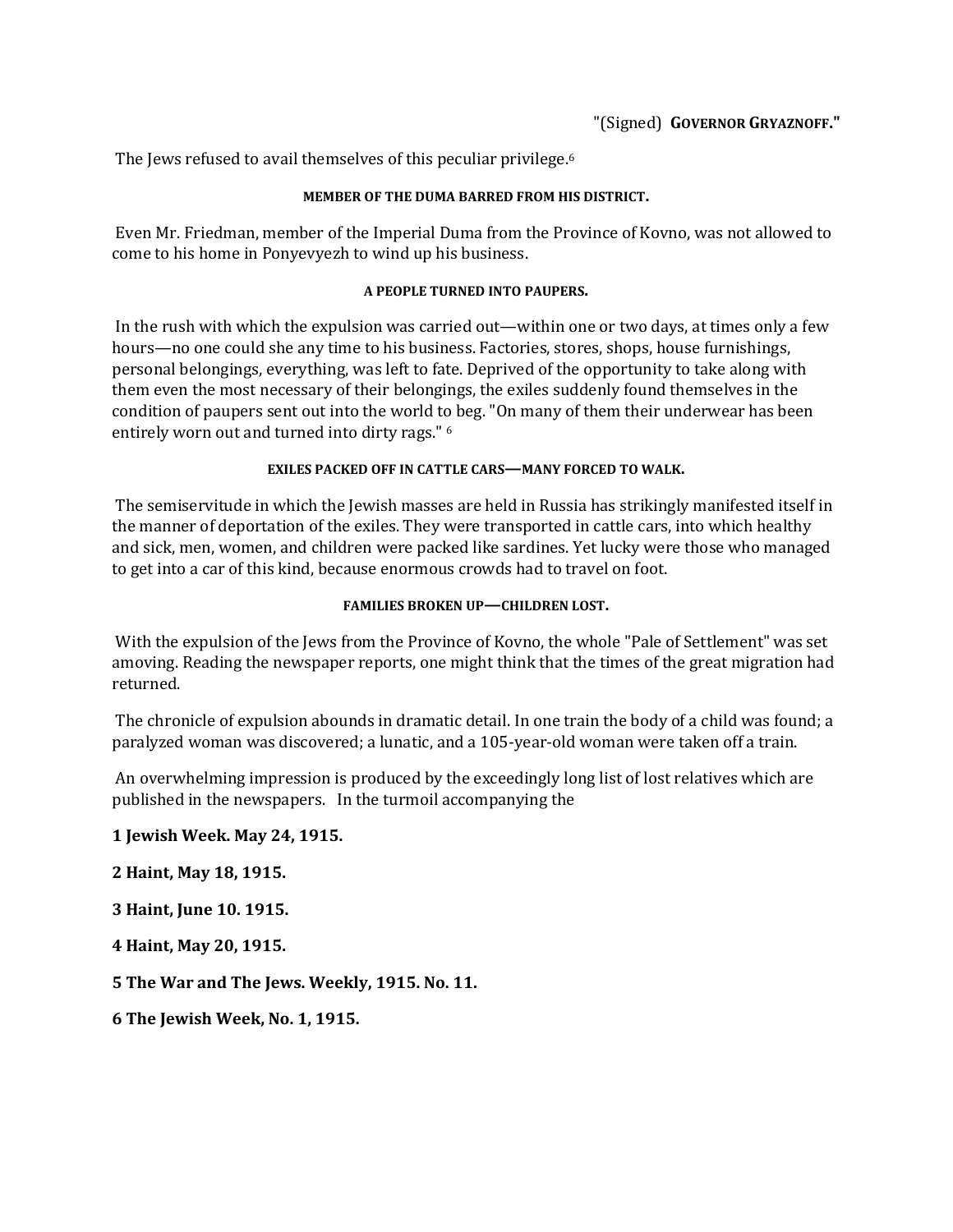Expulsion, which was carried out with dazing speed, hundreds of children, women, and old folks were lost. And so now one is looking for his children, another for his wife, another for his sisters, and still another for his parents.<sup>1</sup>

The number of lost exiles was so large that special information bureaus had to be established by the Vilna and Dvinsk Societies for the relief of the war sufferers,<sup>2</sup>

## **GOING INSANE FROM GRIEF OVER LOST FAMILIES.**

The expulsion, the breaking up of families, produced numerous cases of mental derangement among the exiles, which threatened to become epidemic.<sup>3</sup>

## **NO SHELTER FOR THE EXILES—MANY MUST CAMP IN THE OPEN AIR.**

The condition of the exiles became intolerable, owing to the fact that on reaching the left bank of the Dnyepr they were assigned to a limited number of small boroughs, in which thousands upon thousands of people congested, who simply could not find any shelter. In numerous cases the exiles had to camp in the open air.<sup>4</sup> As a rule, the Jewish exiles outnumbered the local Jewish population. But the exiles could not be distributed over rural settlements, owing to the regulations forbidding the Jews to settle outside of incorporated cities and towns.

## **CONGESTION OF EXILES FORCES THE GOVERNMENT TO SUSPEND THE STATUTES CONFINING THE JEWS TO A GHETTO.**

All Russia proper was closed to the exiles by the statutes confining the Jews to a "pale of settlement." The overcrowding of the pale forced the Government to throw open to the exiles the Province of Voronyezh, outside the "pale of settlement," and late in August the Jews were permitted to settle beyond the pale.

# **MEN BATTLING AT THE FRONT, THEIR FAMILIES EXILED.**

There is one striking detail in the chronicle of expulsions—the enormous preponderance of women, children, and old people, which at first glance seems incomprehensible, considering that the order of expulsion affects all Jews alike. The explanation, however, is simple: The men in most cases have been taken into the Army, and that at a rate considerably in excess of the ratio of Jews to the whole population of the Empire.

An illustration of this fact may be found in the results of an inquiry made by the Chernigoff committee for the relief of the Jewish population. It has investigated 139 exile families numbering 589 persons, who have come to Chernigoff from the zone of military operations, mostly from the Province of Kowno; 95 members of those families had gone to war. There were some exiled families who had two or three members on the fighting line. On the average every 10 families had furnished 7 men to the army.<sup>5</sup>

# **MEN DEPORTED ON SUSPICION OF SPYING DRAFTED INTO THE ARMY.**

In some cases Jewish young men subject to conscription were, after deportation returned to their former residences to be drafted into the army.<sup>6</sup>

Accordingly a Jew who has been deported from the zone of military operations on suspicion of sympathizing with the Germans is given access to that very army which it was intended to protect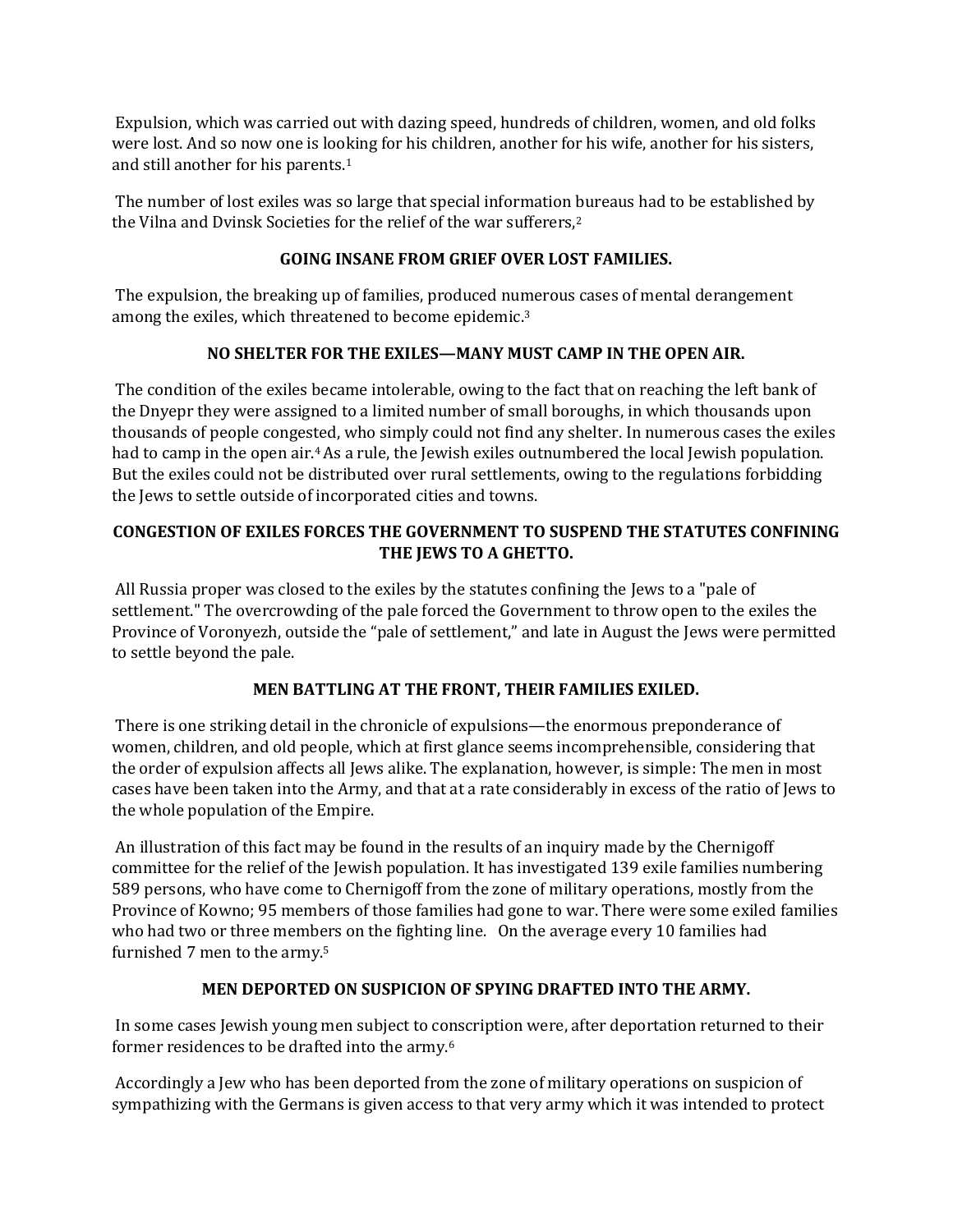from a "blow in the back" by him. This hardly tallies with the legend of "Jewish treason," manufactured by the Government.

## **SIX HUNDRED THOUSAND DRIVEN FROM THEIR HOMES BY THE CZAR**'**S GOVERNMENT.**

### **ALL STARVING.**

The number of Jews deported from the northwestern region on a few days' notice is colossal.

At a conference of the Petrograd central committee for the relief of Jewish war sufferers last May in which representatives of the most prominent provincial committees participated, the total number of homeless Jews ruined by the expulsion in Poland and the northwestern section was conservatively figured at 600.000.**<sup>7</sup>**

**1 See Appendix V.**

**2 The Jewish Week, No 3, 1913**

**3 See Appendix VI**

**4 Jewish Week, No 1, 1915**

**5 Kieff Thought, June 26, 1915.**

**6 See Appendix VIII**

**7 Haint, May 21, 1915**

This number comprises only those Jews who have not a penny to their names, who are in need of daily assistance of shelter and food, and many of them in need of the means necessary for traveling to the places assigned to them for residence. Tens of millions of roubles are wanted in order to save these masses barely from death through starvation.

### **THE WHOLE JEWISH PEOPLE BRANDED AS SPIES—NOT PERMITTED TO TRAVEL ON BUSINESS—NONRESIDENTS EXPELLED.**

The condition of the Jews who were allowed to remain in the western section was likewise made unbearable. To say nothing of the fact that the Damocles sword of expulsion was hanging over them, paralyzing all their energy, by complete uncertainty of the morrow, the May orders of the commander in chief of the Russian Army, as interpreted and supplemented by the commanders of the northwestern and southwestern fronts, threatened to destroy all productive forces over an enormous area at their very roots.

By these orders, bearing the characteristic title: "Precautionary rules against spy emissaries," the millions of Jews living in this vast region were all suspected of spying. Communications between towns have been rendered difficult in the extreme. To enter such points as Kovno, Grodno, Brest-Litovsk, Warsaw, Riga, Vilna, Byelostok, Rovno, Zhmerinka, etc., a special permit from proper military authority was required. Such permits were issued upon extremely oppressive terms, for a single passage and for brief periods. Only persons who had resided there prior to July 1/14, 1914.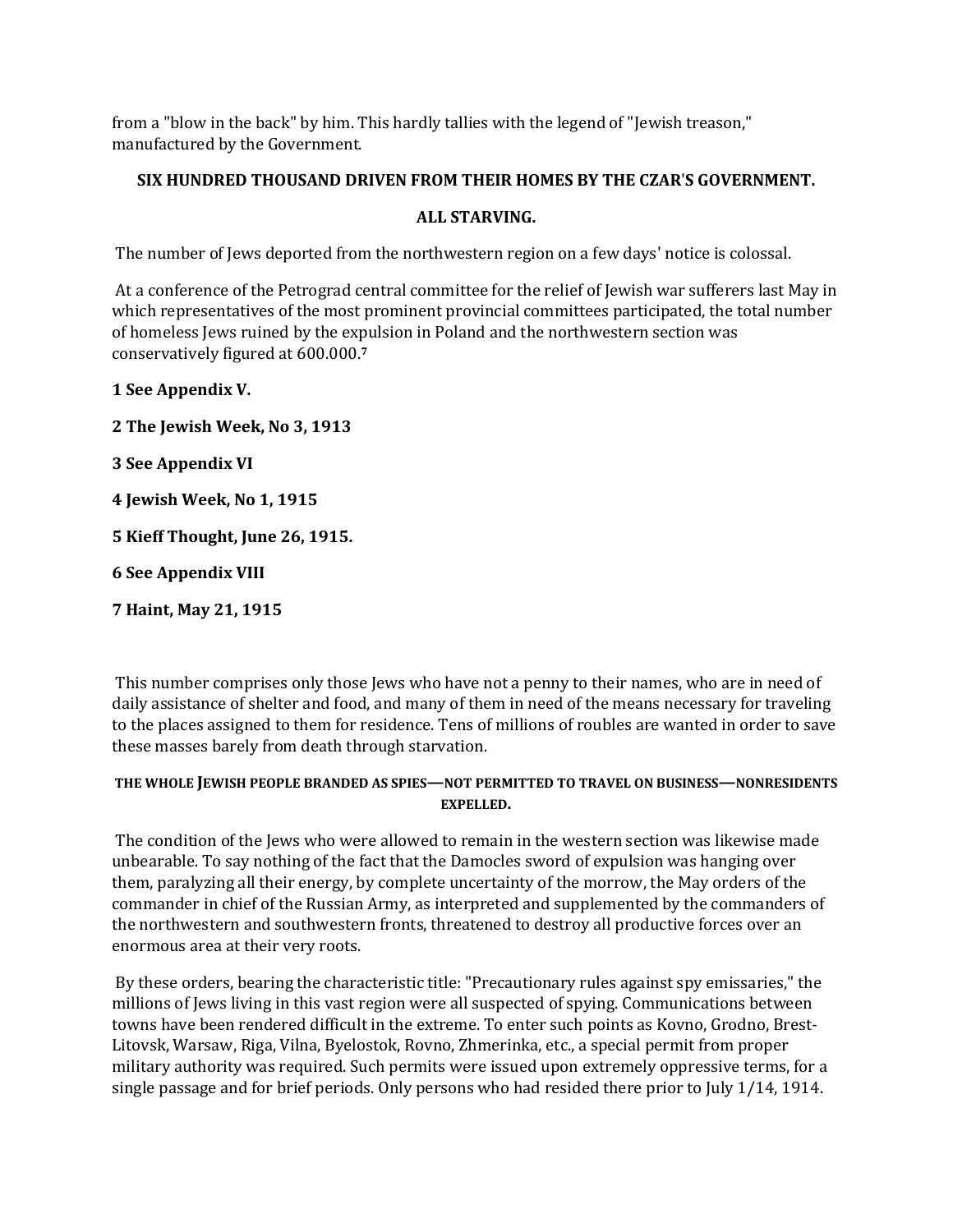were allowed to stay there; all others had either to procure, from the military authorities, permits for further residence or to leave within 10 days.<sup>1</sup>

From Bialystok it was reported that orders had been given to expel immediately all clerical employees of mercantile establishments unless they had settled in that city prior to July 1/14, 1914.<sup>2</sup> The Birzhevyia Vyedomosti reported the expulsion from Riga of all persons who had settled in that place. \* \* \*

<sup>1</sup> I consider it quite intolerable that a whole class of the population should be held under suspicion of espionage." <sup>3</sup> The convention instructed its council to make representations to the Government that the expulsion of the Jews from the Province of Kovno be stopped.<sup>4</sup>

No attention was paid by the Government to any of these representations and protests.

### **CZAR'S GOVERNMENT MALICIOUSLY SPREADING FALSE CHARGE OF TREASON AGAINST JEWISH PEOPLE—**

#### **THE KUZHI MYTH.**

A myth was elaborately worked up concerning the engagement near the borough of Kuzhi. The reverses of the Russian troops at that place were blamed by the military authorities upon the Jews, and a skillfully concocted story was circulated for general consumption. Our Messenger, the organ of the staff of the northwestern army, reported in *its* issue of May 5/18: "On the night of April 27-28 (May 10-11) an attack was made by the Germans at Kuzhi, a little to the northwest of Shavli, upon a portion of one of our infantry regiments which was resting. This incident revealed the shocking treachery of a certain element of the local population, especially of the Jews, against our forces. Prior to the arrival of our detachments at this borough the Jews had concealed Germans in many of its cellars and set Kuzhi on fire on all sides at a signal given by a shot. Leaping from the basements, the Germans rushed to the house of the commander of our infantry regiment." etc.

This story, written up in conformity with the accepted rules of the Government's pogrom communications, winds up with the following moral: "This regrettable incident once more confirms the fundamental requirement of field service; the necessity of guarding all important points which had been held by the enemy and are mostly inhabited by Jews."

The Kuzhi incident has been extensively exploited by the authorities for Jew-baiting. Thus even in far off Tashkent, where there are scarcely a score of Jews, notices were posted in the streets on May 7/20 announcing that on the 9th/22d of the month memorial services would be held in the local cathedral in memory of those who had fallen at the borough of Kuzhi, "through the treason of the Jewish population."<sup>5</sup>

Upon investigation made by Deputy Kerensky, of the Imperial Duma, the whole story proved to be a fabrication.

**1 Retch. 137, 1915; Haint, No. 123,1915.**

**2 Retch, May 6, 1915.**

**3 Jewish Week, No. 2, 1915.**

**4 Russ?????, May 29, 1915.**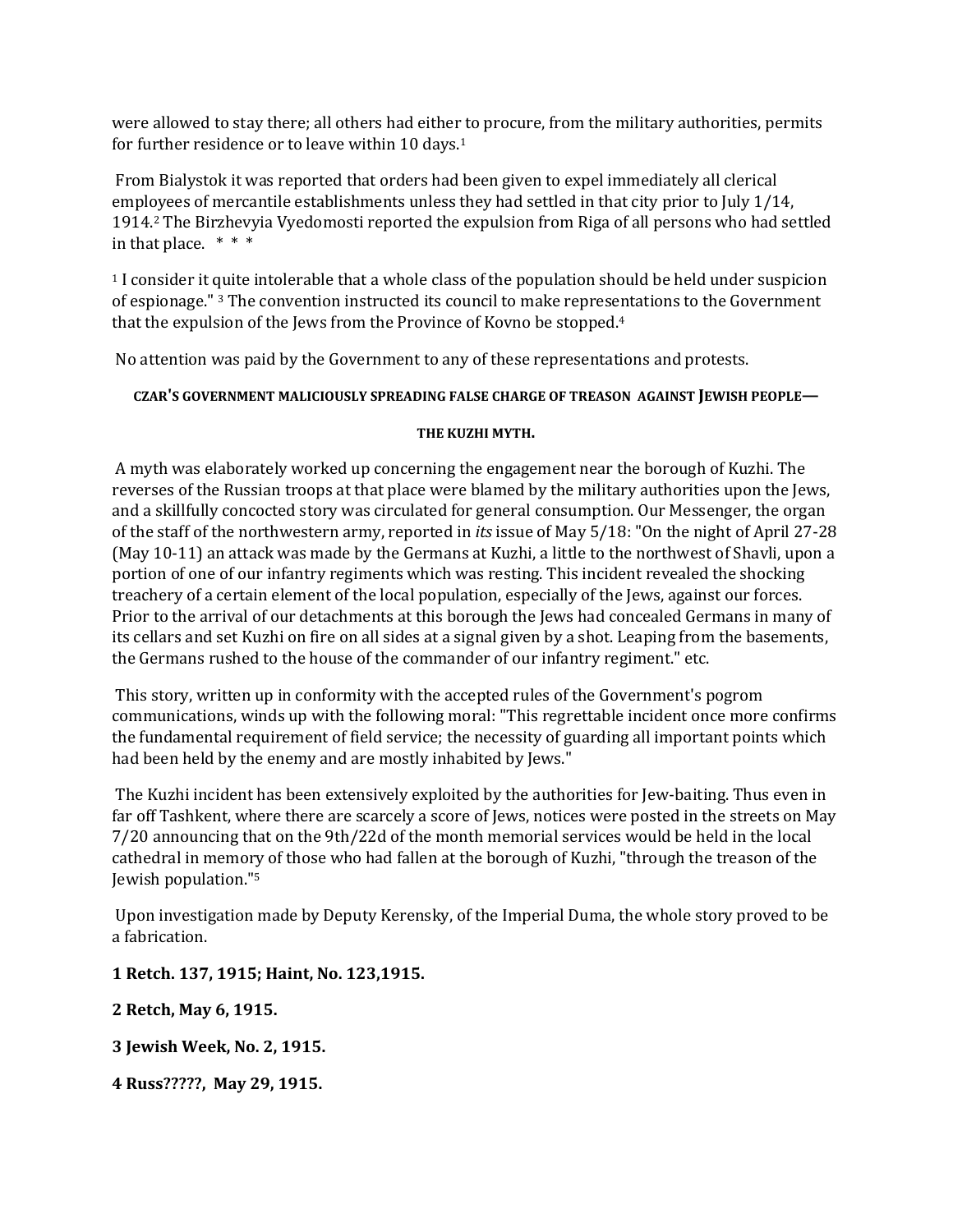**5 Haint, May 20, June 2, 1915.**

#### **OFFICIAL GOVERNMENT PUBLICATIONS FALSELY ACCUSING THE JEWISH PEOPLE OF**

#### **TREASON.**

The official organs of the Government have industriously circulated obviously false stories of alleged treasonable conduct of the Jews.

Thus in the Government Messenger of May 3/16, 1915, the following dispatch appears from Kielce: "On April 30/May 13, while the Kossacks were successfully shooting up from an ambush an enemy detachment entering the city, they were witnesses of its reception by a Jewish delegation."

Thus, the Jews were said to have been tendering a reception to the Germans under rifle fire. This self-evident absurdity was transmitted to the foreign press by the Petrograd telegraph agency. The official organ of the war ministry, the Russian Invalid, is especially zealous in accusing the Jews of treason. Here are a few of its outbursts. When nearly a hundred bombs were thrown on \*\*\* from German aero planes the official editor, commenting upon this fact, insinuated that the bombardment of a city inhabited by Jews was rather perplexing, since "the German reconnaissance bureau had mostly recruited its agents among them." <sup>1</sup> Later, when the German forces began to press toward Libau, the Russian Invalid said, editorially: "Among the measures for fighting the Germans in the Baltic region we note the expulsion of the Jews from all Kurland, which is carried out with extraordinary energy. Evidence of their guiding the Germans to Shavli has been secured." The absurdity of this item is obvious. The Kurland Jews living north of Shavli are alleged to have "guided" the Germans who were pressing toward the town from the southwest. The fabrications of the Russian Invalid about Jewish war prisoners displayed an extraordinary heinous spirit. The Jewish soldiers are said to be enjoying especial privileges in German prison camps. '' The Germans have granted them unlimited power over other Russian prisoners; they are supplied with rubber clubs especially recommended by the German general staff, which they use to beat up their Gentile fellow prisoners who have been found guilty of some transgression. The Jews make extensive use of these plenary powers and even abuse their rights, making sport of the Russian soldiers and instigating the German guards against them, as a result of which torture is frequent." <sup>2</sup>

#### **JEWS BARRED FROM THE GOLF OF FINLAND TO BOLSTER DP SUSPICION OF TREASON.**

The calumny of Jewish treason is drummed into the heads of the ignorant masses in a. variety of ways. At the approach of the summer season the commander of the Kronstadt fortress issued an order barring the Jews from summer resorts within the zone of fortifications along the coast of the Gulf of Finland. The governor of Vyborg followed suit and gave orders to bar the Jews from country houses in those portions of the Vyborg Province which are within the Kronstadt and Vyborg fortification zones.<sup>3</sup>

#### **JEWISH PRISONERS RETURNING FROM GERMAN DETENTION CAMPS ALSO BARRED.**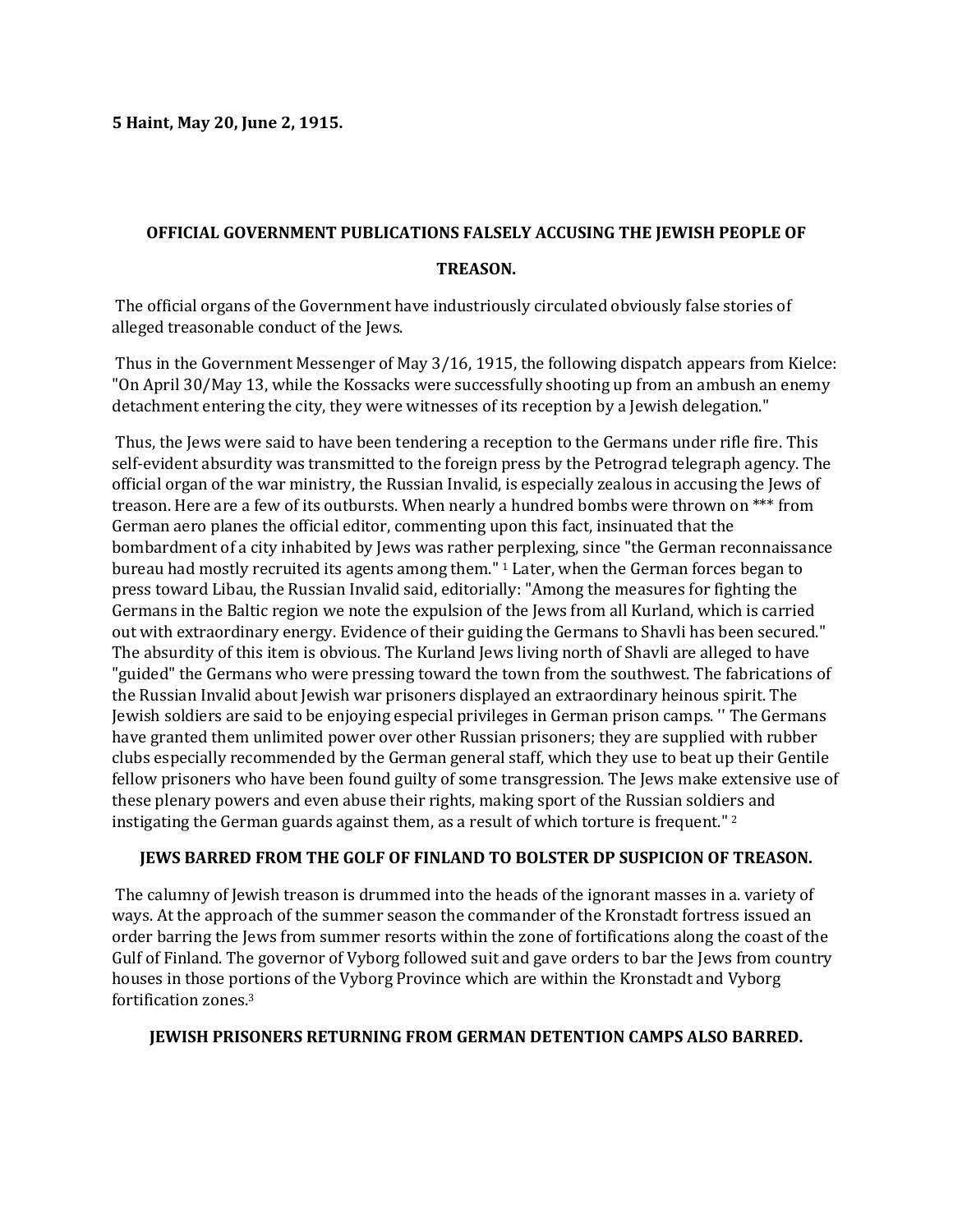The military commander of the city of Reval went them one better. He issued an order forbidding entry and residence within the limits of the Reval fortification zone to Russian subjects of Jewish faith returning from German detention camps, where they had been held as prisoners.<sup>4</sup>

## **JEWISH SOLDIERS ON THE FIRING LINE TREATED AS SUSPECTS.**

Notwithstanding the fact that more than 300,000 Jews are fighting along with others on the battlefields, the military authorities are deliberately trying to arouse distrust against the Jewish soldiers among their Gentile comrades. Thus, by order No. 1193 of the general staff, under date of April 27-May 10, 1915, the rank and file were instructed "to watch the Jewish soldiers, whether they readily surrendered as prisoners, and their conduct in general."

**1 New Voskhod, Apr. 24-May 7, 1915.**

**2 Haint, June 10, 1915. Russian Invalid, No. 124, 1915.**

**3 New Voskhod. 1915. No. 11-12. 14.**

**4 Retch, June 16/19, 1915.**

## **DISCRIMINATION AGAINST JEWISH WOUNDED SOLDIERS.**

The treatment accorded by the Government to Jewish soldiers wounded in battle is illustrated by the following examples:

Early in October, 1914, at a meeting of the Zemstvo Union, in Moscow, a communication was read from one provincial committee to the effect that a wounded Jewish soldier, relieved from further service because of the amputation of his right arm, was about to be expelled to the "pale of Jewish settlement" in western Poland, which was then held by the enemy.<sup>1</sup>

In January, 1915, the minister of the interior made it known that even those Jews who had been in active service in the field during the present war could obtain relief from the laws restricting the residence of Jews only by a special order of the ministry of the interior, in each individual case, upon the petition of the person concerned.<sup>2</sup>

About the same time the following incident occurred: In an engagement with the Germans, Private Rozhkoff, a Jew, lost his left eye. The physicians sent him to Kharkoff to have an artificial eye put in. Upon his arrival at Kharkoff, his passport was stamped "To leave immediately."<sup>3</sup>

In May, 1915, deeming it wise under pressure of public opinion, the minister of the interior, somewhat to relax the rigor of the law toward crippled Jewish soldiers, issued the following order: "Jewish privates who, upon leaving the hospitals, will be admitted for special treatment, to be provided with artificial limbs, to the house of refuge organized by the society for the protection of the health of the Jewish inhabitants, are permitted by the minister of the interior to stay in the capital for a period not to exceed two months, provided that the said persons will be admitted to the said house of refuge upon certificates from physicians in charge of the municipal or military hospitals showing that they are in need of further treatment." <sup>4</sup>

## **GOVERNMENT JEW-BAITING AIDED BY REACTIONARY PRESS.**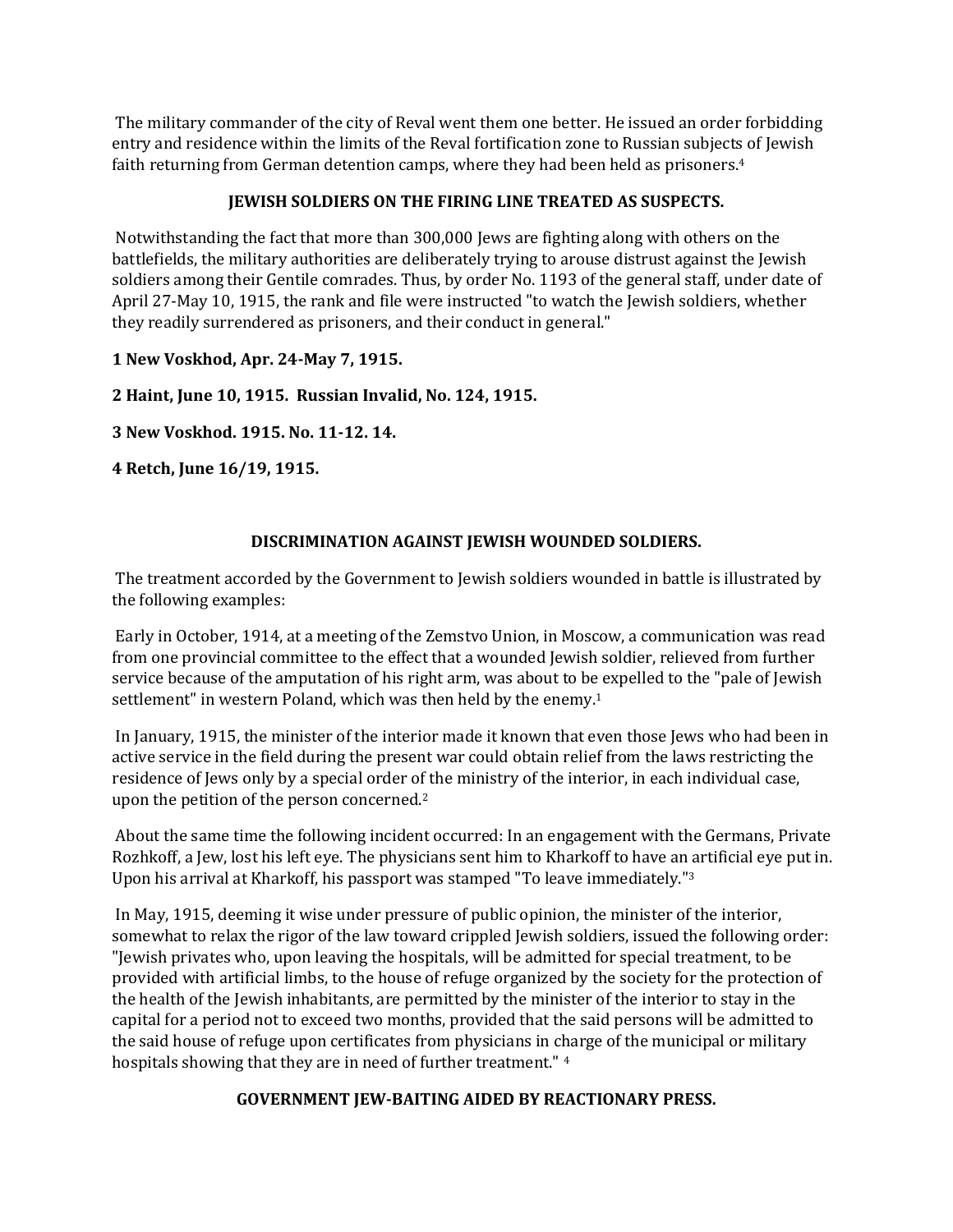The Government is neatly aided by the reactionary press in the circulation of stories of Jewish treachery. Here are a few samples. The Novoye Vremya assured its readers in the mast serious manner that in Russian Poland the Jews transported "hundreds of poods<sup>5</sup> of gold into Germany in coffins. In a letter dated from Warsaw, the story in a certain Polish borough (its name was cautiously withheld) a coffin was opened at a Jewish funeral procession, and. instead of the corpse, there was found in it one and a half million in gold destined for the Germans.

A similar story was told in the Lithuanian anti-Semitic paper. Litvucs Zenlos. No. 182. The Jews were alleged to have dug an underground tunnel from Shavli, through which they drove cattle and poultry into Germany. As the transportation facilities of the tunnel seemed to have been inadequate, a German Zeppelin was said to have descended from time to time at Shavli. where it collected cattle and geese from the subservient Jews and carried this cargo to Prussia.

## **REACTIONARIES CLAMORING FOR A POGROM.**

Not only do the subsidized "Black Hundred" papers clamor about "treason," but they plainly call for pogroms**:** "See who is thy enemy. For Jews there is no excuse and there must be none. From century to century this tribe, accursed of God, has been hated and scorned: the blood of Russia's sons betrayed by it will long still cry for vengeance."<sup>6</sup>

# **NO EVIDENCE OF JEWISH TREASON. JEWS TRIED BY COURT-MARTIAL ACQUITTED.**

It is worthy of note that the Government, notwithstanding its influence upon the courts, has failed to make out a single case in support of the legend of Jewish treason. Even the courts-martial, notorious by their severity during the punitive expeditions following the Revolution of 1905, have not succeeded in finding even a semblance of proof of Jewish complicity in military espionage. All attempts of this kind have ended in a fiasco. On March 9-10/22-23, 1915, before the court-martial in Warsaw,

## **1 Retch, Oct 8/21, 1914**

**2 New Voskhod, No 5, 1915.**

**3 Razsvyet No. 5, 1915**

**4 Razsvyet No. 21, 1915**

**5 A pood is over 36 pounds avoirdupois**

**6 Volga, May 8/21, 1915**

26106—**P**—16-3

seven Jews from the boroughs of Groicy and Nowe-Miasto were tried upon the charge of high treason. The charges were found to be so utterly absurd and were so completely refuted by the testimony of the witnesses that upon the motion of the military prosecutor the court dismissed the case against all the defendants.1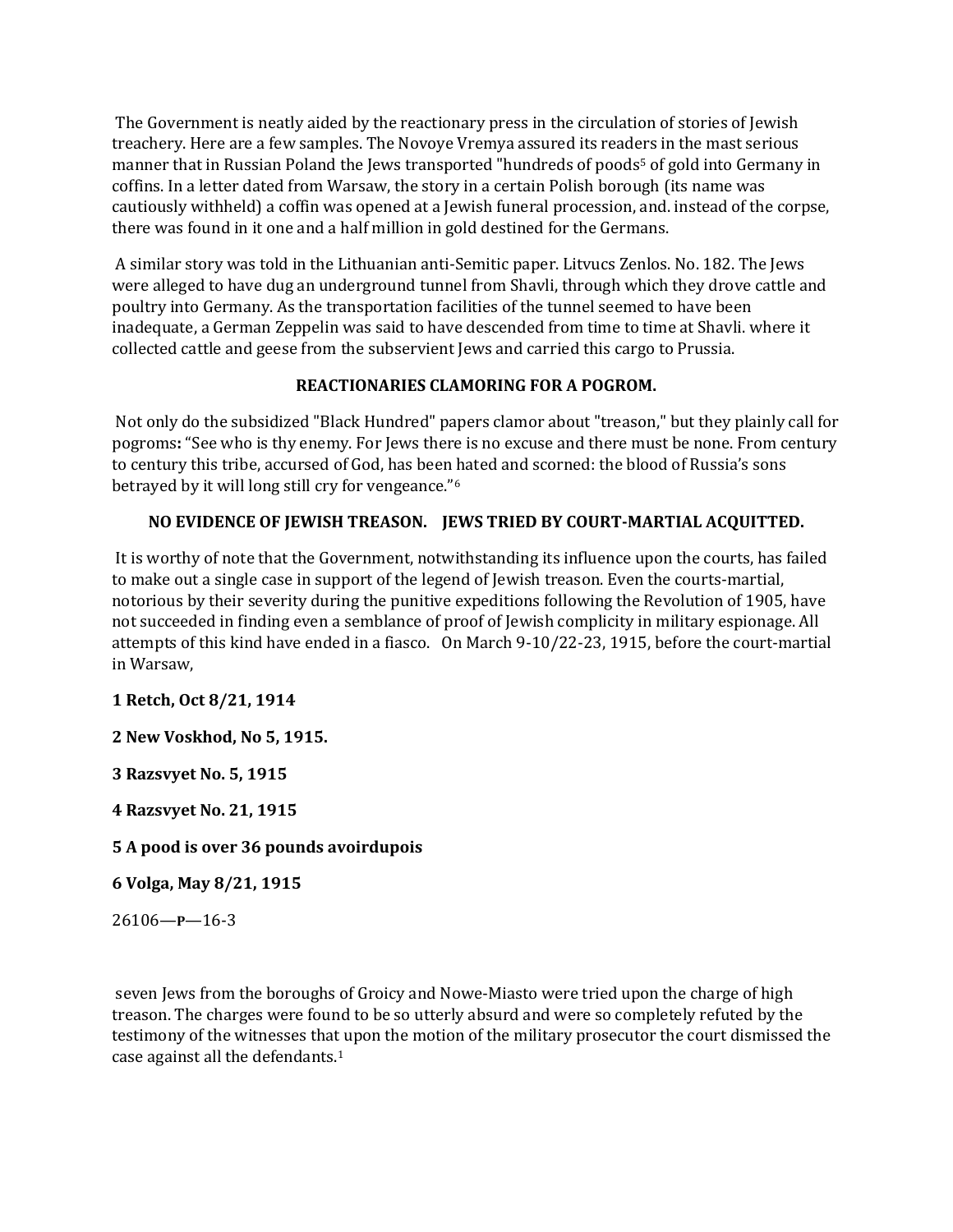### **BLACKMAILERS CONVICTED OF FALSELY ACCUSING INNOCENT JEWS OF TREASON. SEVENTEEN JEWS HANGED UPON BLACKMAILERS INFORMATION.**

The way in which cases against Jewish "spies" are manufactured was revealed in Lomza on the trial of officers Chusranyk, Doroshenko, and Mickiewicz, of the reconnaissance detachment, upon the charge of extortion. The evidence against them showed that they had planted a telephone with a Jewish proprietor of a moving-picture show, Eisenbiegel, arrested him on the charge of "maintaining communication with the enemy," and demanded 5,000 rubles of him to set him free. On their trial the fact was brought out that 17 Jews had been hanged upon similar charges, trumped up by Chupranyk. The court sentenced two of the prisoners to six years' imprisonment, while the third one, who turned state's evidence, and disclosed a long series of facts of similar kinds, was allowed to go free. Thus the order to search for telephones had encouraged blackmail and led to the destruction of many innocent Jews.

## **NEST OF TREASON IN HIGH GOVERNMENT QUARTERS.**

Since the beginning of the war there have been convicted of military espionage Col. Myasoyedoff Baron Grotgus, and Fernat, all high officials of the imperial police department. "Treason," said a member of the Duma Kerensky, in a letter to the president of the Duma, "has made its nest in the ministry of the interior."

The reactionary press made an unsuccessful attempt to fasten the blame for Myasoyedoff on the Jews, claiming, as usual, that he himself was a Jew, that his real name was Goldstein, or that he was married to a Jewess, or that his grandmother had been a Jewess, etc. In this way the staging is being prepared for an "outburst of popular wrath," which is to bring death and ruin to the masses of the Jewish people.

# **VIII. EXILES BROUGHT BACK TO SERVE IN THE ARMY.**

45. The following telegram from Vilna, under the date of May 29, 1915, appears in the Russkoye Slovo, No. 1231: "A party of Jews, subject to conscription, and lately deported from Vilkomir, have passed through Poltava on their way back to Vilkomir. They all have been furnished with temporary certificates for admittance to the cities of the province of Kowno.''

# **IX. JEWS PUNISHED FOR SPEAKING THEIR NATIVE LANGUAGE.**

46. The petty persecution of the Jews is manifested in the following characteristic fact: " Itsek Levit, 59 years of age, keeper of a bakery shop at No. 85 Sadovaya Street, Petrograd, has been deported to the Province of Yeniserisk (in Siberia) for the period of duration of martial law, for talking in the German language over the telephone." 2 Two days later in the same Petrograd, for similar offenses the following penalties were imposed upon gentiles: For speaking German over the telephone one, Prashitsky, was placed under arrest for three weeks, the penalty being commuted to a money fine; another, Maryanum, for spreading false rumors and talking in the German language over the telephone, was placed under arrest for one month.<sup>3</sup>

The mere juxtaposition of these facts clearly shows the discrimination against the Jews. Moreover, it is hardly open to doubt that Levit spoke in Yiddish and not in German. After the declaration of war, however, the officials suddenly began to confuse the Yiddish language with the German. The Jews are forbidden to use their native tongue even in private life, as shown by the following fact: " By order of the Petrograd chief of police, dated June 24, Shlyoma Sklovsky, Dveyra Sklovskaya,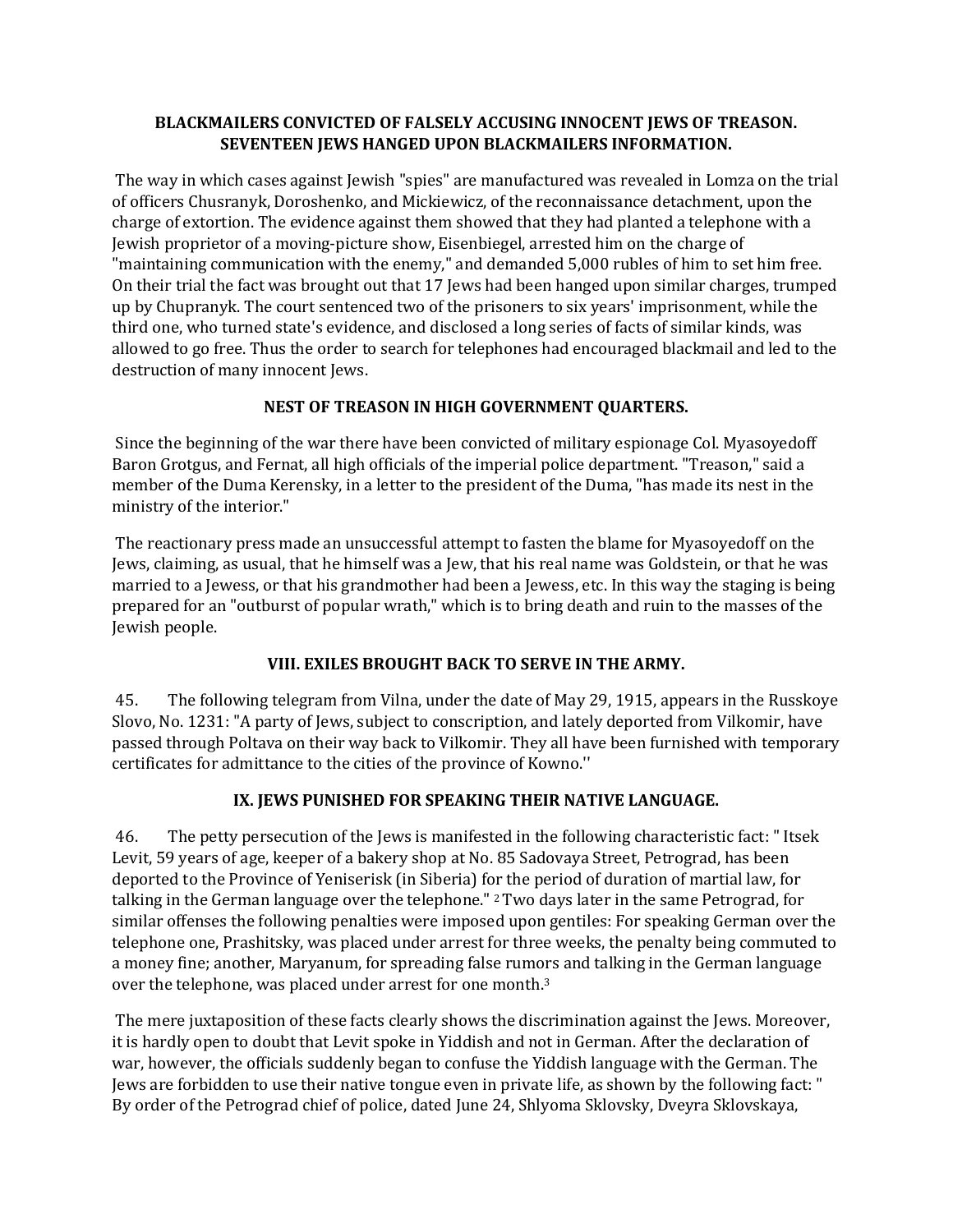Nakham Ravich, and Yosif Elyasheff have been sentenced each to a fine of 100 rubles or to arrest for one month for talking in the Yiddish jargon." <sup>4</sup>

**1 New Voskhod, No 14, 1915.**

**2 Retch, June 17, 1915**

**3 Retch, June 19, 1915**

**4 Den, June 25, 1915**

### **X. RUSSIAN GENTILE BUSINESS MEN TAKE EXCEPTION TO THE CZAR'S ANTISEMITIC POLICY.**

47. The native gentile Russian business men are opposed to militant anti-Semitism of the Government. Its economic interests require, if not complete civic equality of the Jews, at least the repeal of the most outrageous disqualifications imposed upon them, such as the "pale of settlement," and the percentage restriction of the number of Jewish students admitted to educational institutions (technical in particular). They consider it absolutely necessary for the economic development of the country to grant the Jews freedom of choosing their residence. They have repeatedly given expression to their sentiments during the war at their conventions, viz., at the convention of representatives of finance, commerce, and agriculture, held in April, at the convention of the representatives of gold mining in February, and through their permanent organizations, such as the National Board of Trade and Industry and governing committees of the exchanges in many cities.

Especially characteristic in this respect is the inquiry addressed by the Moscow Merchants' Association to country members, dealers, manufacturers, etc., on the subject of the best means of combating "German economic domination." The replies nave been published as a special report, from which the following is quoted:

"All of the replies favor the abolition of the 'pale of settlement.' This measure is considered \* \* \* primarily as one of the means for combating German influence in our industry. The hope is expressed that the abolition of the pale of settlement' will encourage the activity of the middlemen and introduce them to the great masses of the consumers." <sup>1</sup>

#### **APPENDIX.**

#### **I. A FEW NEWSPAPER REPORTS OP THE EXPULSION OF THE JEWS.**

## **(a)** *Poland.*

1. During the two days of February 7-8, 1915, 20,000 Jews arrived in Warsaw.<sup>2</sup>

2. As early as January, 1915, 1,000 Jews came to Kielce and 1,500 Jews to Radom from small towns around.3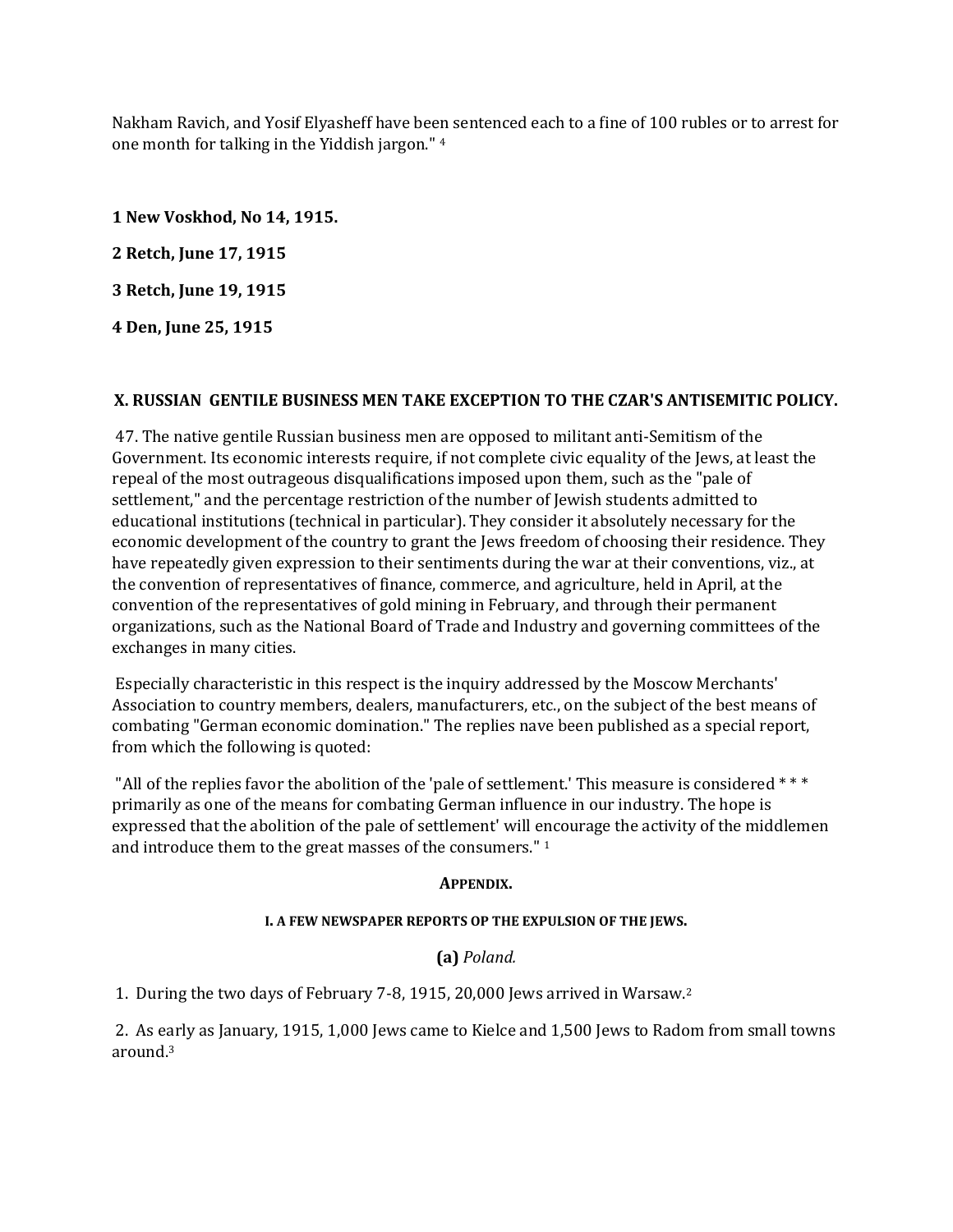3. In March, 1915, the whole Jewish population, without distinction of age, position, or wealth, was expelled from certain district of the Provinces of Radom and Kielce,4 near the zone of military operations

4. Early in May, 15.000 Jews were deported from the Provinces of Kielce and Radom to the Province of Lublin.<sup>5</sup>

5. In Lomzha there gathered nigh onto 900 exile families. For the most part these are from Yedvabno, who were driven to Lomzha after their expulsion; then again residents of Novgorod and Piontica, a suburb of Lomzha, whence the inhabitants were also expelled.<sup>6</sup>

6. The exiles from Rozhany, Province of Lomzha, 150 families in number, were wallowing in the field in the vicinity of Ostroff, entrance to which was forbidden to them by the police.<sup>7</sup>

7. The New Voskhod of April 17, 1915, reports that the expulsion of Jews from many places in the Province of Suwalki has begun; the next issue of the same paper (April 24) brings detailed data.

 In the borough of Merech Province of Grodno. 350 families suddenly arrived last week from the boroughs of the Province of Suwalki. This throng, about 2,000 persons in all are supplied with "certificates of passage," for proceeding into Provinces situated in the Dniepr Basin.

The borough of Yezno. Province of Vilna. is overcrowded with Jews expelled in April from the Province of Suwalki. boroughs of Seree. Simno. Balwerzizki, Preny, and others. The inhabitants of the borough of Yezno themselves "are full of apprehension for their own fate as well.

Exiles from the Provinces of Suwalki have begun to come to Vilna. All their property has been left by them to fate. They were compelled to leave their homes in the course of a few hours. The first party of 45 persons came from Silen with "passage certificates "for Nadezhdinoand Kaminka in the Province of Yekaterinoslav.

**1 The Jewish Week, No 5, 1915**

**2 Haint, Feb 8, 1915**

**3 Haint, No's 23 and 24, 1915.**

**4 Diennik Polski, No 95, 1915**

**5 Retch, No 127, 1915**

**6 The Jewish Week, No 2, 1915**

**7 The Jewish Week, No 1, 1915**

Some of these exiles left property worth tens of thousands of roubles at home. The second party from Kozlova-Kuda came under guard.

8. The Razsvyet of May 10,<sup>2</sup> 1915, supplements this picture with new details: "For several weeks" now nearly 3,000 exiles from the Province of Suwalki have been in Morech. There is no way to forward them further, owing to the impossibility of obtaining trains. One can imagine in what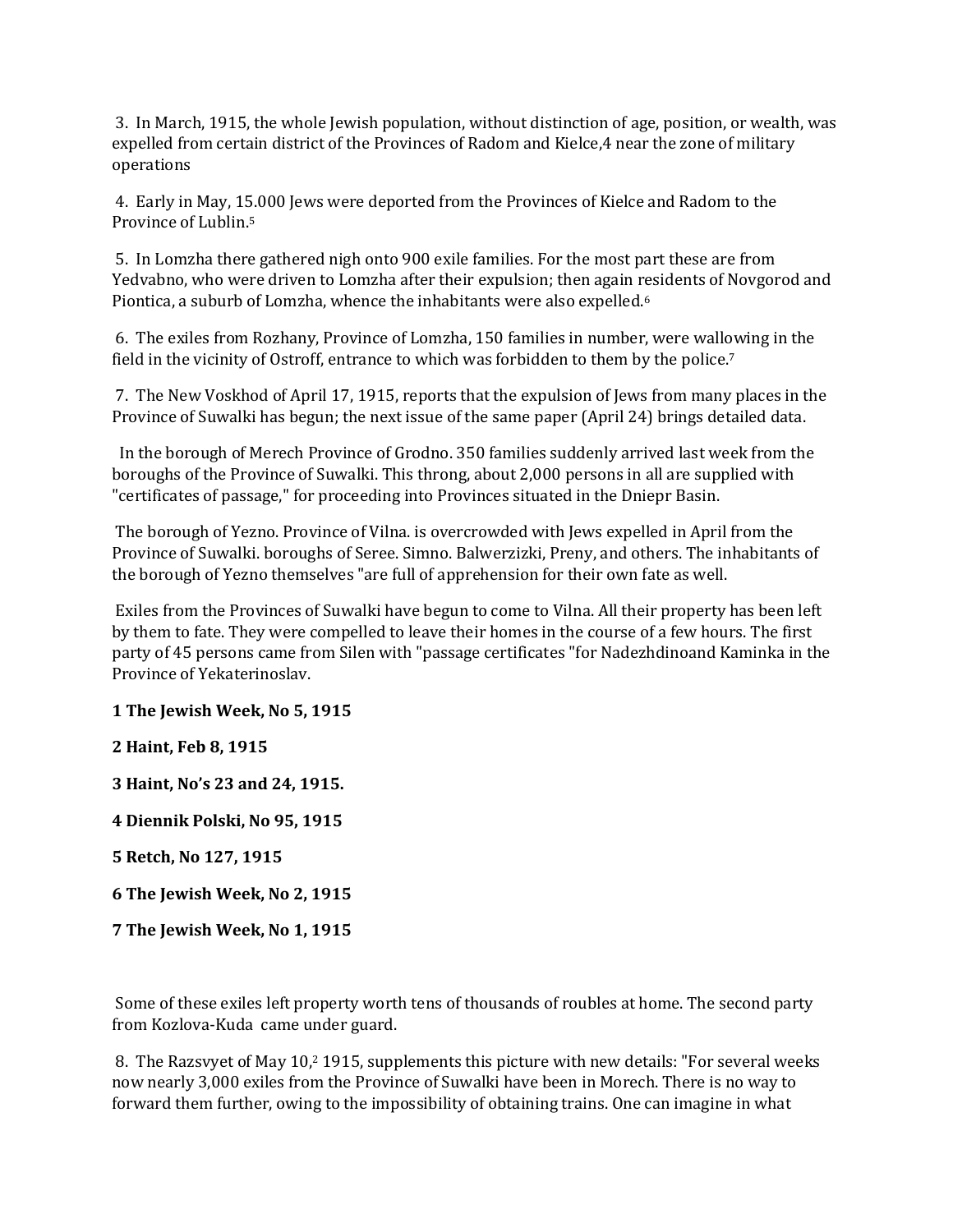congestion, under what incredible conditions these 3,000 persons are living in this small borough, without any facilities to shelter so large a number of people.

'' In Balwerziszki the Jews, prior to their expulsion, had suffered abuse and humiliation to which even Jews, and even in these times, have not been used." Four hundred families were forced to leave Preny.

9. "On April 14, 1915, a train with 500 exiles passed from Grodno to Vitenbsk. All of them are exiles from the Province of Suwalki, from Lipsk, Kopciowo, Sopockin, Dolynka. Krasnopol, Syen, and others."<sup>1</sup>

10. "The trains with exiles from the Province of Suwalki have moved on with large parties for Vitenbsk (500 people), Mohileff (400), Kremenchug (365), Ooman (200). 8

11. According to a telegram to the Utro Rossii of June 9, 1915, "special cars have been assigned for the transportation of 20,000 women, expelled from Warsaw, as having no definite occupation."

# (6) *Province of Grodno.*

12. As early as in the month of March steps were being taken to expel the Jews from the Province of Grodno. The Razsvyet of March 29, 1915, reported that "in the last few days over 800 families had received official notice ordering them to depart immediately. They succeeded in having their departure postponed until after Passover. "

In Zhitomir a telegram to the following effect was received from the Kieff Jewish aid committee: "The departure of 5,000 women, children, and old folk from Grodno is imminent. Many working women from Shereshefski's tobacco factory are among them." <sup>3</sup>

13. "The first party of exiles, 300 in all, from among those expelled from Grodno, is due in Berdicheff during the next few days." <sup>4</sup>

14. The entire Jewish population is expelled from Druskeniki.<sup>5</sup>

15. By order of the military authorities, the Jewish inhabitants of Knyshin, Goniondz, and vicinity of the Byelostok district of the Province of Grodno, 6,000 persons in number, were ordered to leave within three days, beginning May 4. Subsequently the date of their departure was extended to May 13.<sup>6</sup>

16. The Kiev Oskaya Mysl of May 28, 1915, reports: "Yesterday a party of 600 Jews, deported from Grodno for the time of the war, came to Kieff. The party is made up of women, children, and a small number of old people. The Jews are bound for Yelisavetgrad and Yekaterinoslav."

17. "Homel: 214 exiles have arrived from the Province of Grodno."<sup>7</sup>

# (c) *Kurland and Kowno.*

18. Owing to the expulsion of the Jewish population from the Province of Kurland there is a great influx of Jews in Riga, who are on their way to the places assigned to them for temporary residence. They come by railway, on steamboats, in vehicles, and on foot.<sup>8</sup>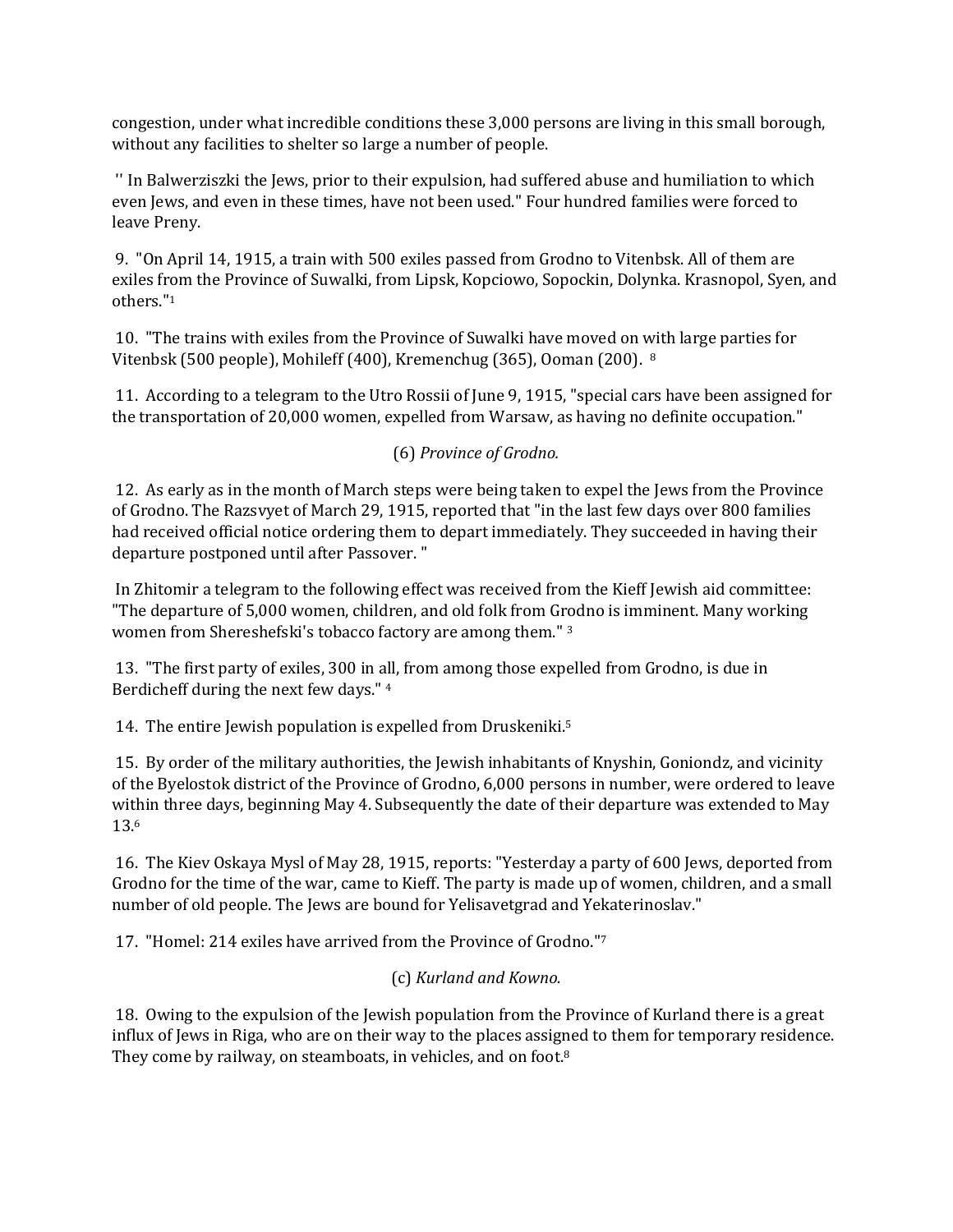19. One thousand Jewish exiles arrived in Orsha from Kurland. Of these 150 were domiciled in the neighboring little towns, the others in Homel.<sup>9</sup>

20. Eight hundred Jews were deported from Kurland to Mohilef .<sup>5</sup>

21. From Mitau the news comes that 8,000 Jews arrived simultaneously in Ryezhitsa. Province of Vitebsk.<sup>5</sup>

22. On May 18, 1915, there were in Riga 9,600 families of exiles, or nearly 42,000 persons, of whom the majority had come from seven districts of the Province of Kurland, and 15,000 persons from the Telshi, Shavli, and Ponyevyezh districts of the Kovno Province.<sup>10</sup>

23. On May 22 a party of 150 exiles from the Province of Kovno came to Byelaya Tserkov.<sup>11</sup>

**1 Razsvyet. No 18, 1915.** 

**2 Razsvyet, 1915, No. 19.**

**3 New Voskhod, Apr. 10, 1915** 

**4 New Voskhod, Apr. 24, 1915**

**5 Razsvyet, May 10, 1915.** 

**6 Retch, 1915. No. 127.**

**7 Haint, June 5, 1915**

**8 Retch, May 3,1915.**

**9 Haint, May 20 1915.**

**10 Jewish Week, No. 4,1915.** 

**11 Kievskaya Mysl, No. 145, 1915.**

24. "Out of the 3,000 exiles from Kovno who had poured into Simferopol, there had been sent to Melitopol 650 persons: To Oryekhoff, 400; to Bolshoy Tokmak, 500; to Berdyansk, 600; to Chernigovka, 100; to Mikhaylovka, 150; to Nogaysk, 150; and to Genichesk,400. In Smorgon, 1,200 exiles from the provinces of Kowno and Kurland have gathered; 107 exiles have arrived in Vilna from Boguslavichi; 350 exiles came also to Vilna from the boroughs of Gelovan, Seym, Ozere, and others. They are being deported to other towns."<sup>1</sup>

25. The expulsion from Kurland overlapped the boundaries of that province; simultaneously with the order of April 30 an order was issued to expel the Jews from the zone of the Ustodvinsk fortress, which includes also the outlying districts of Riga.<sup>2</sup>

26. By order of the Riga military authorities steps were taken to expel again the Jewish exiles who sought refuge along the seashore.3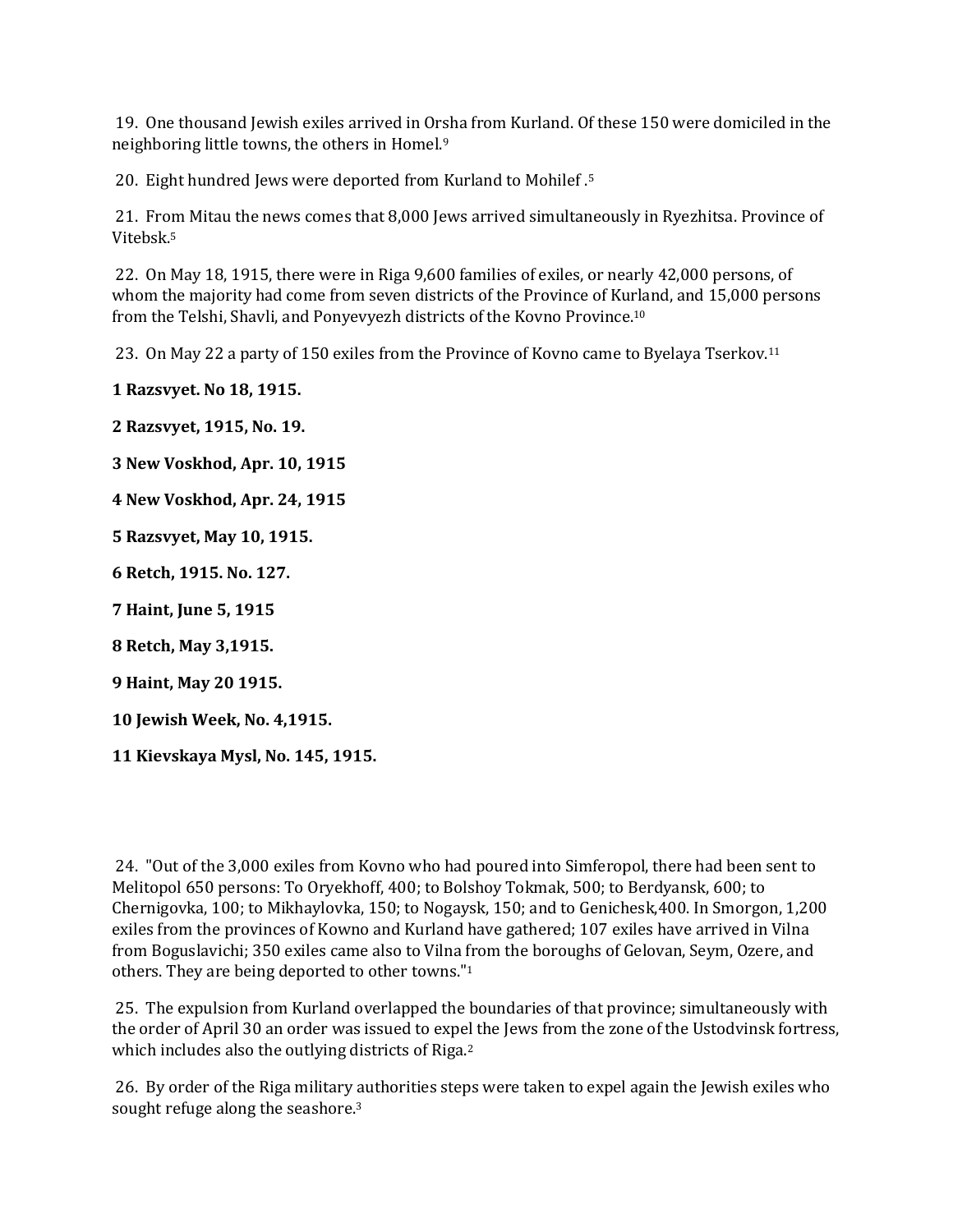### (d) **TWO HUNDRED THOUSAND EXPELLED PROM KURLAND AND KOWNO.**

27. After the expulsion from the Kurland and Kowno Provinces nearly 200,000 assembled in the Vilna Province alone.<sup>4</sup>

### (e) **MISCELLANEOUS.**

28. The following telegram appeared in the Russkoye Slovo: "To-day, trains are passing filled with Jews expelled from the Kowno region. Altogether 8,000 Jews have passed by to-day."

Vitebsk, May 8: "During the last three days over 20,000 Jews expelled from Kurland, Kowno, and Ponyevyezh have passed through Vitebsk."

29. The Razsvyet, of May 24, 1915, reports:

"Mariupol. Several thousand Jewish exiles have arrived here."

'Poltava. Five hundred Jews, principally from the Province of Kowno, have arrived. They have been lodged in the barracks. Later 1,400 more have arrived."

30. The Jewish Week, No. 3, 1915, gives the following chronicle:

"In Berdyansk, during the last days of May, 920 exiles arrived from the Province of Kowno. The majority of them are old people and children. Some are quite feeble, unable to move without assistance. Many have lost their parents and children on the way. As for property, that goes without saying. The need of medical aid, and chiefly financial aid, is enormous. Clothing and underwear are a necessity,

"In Yelisavetgrad, 1,000 exiles have arrived from the Provinces of Grodno and Kowno.

"Romny. Two hundred Kowno exiles have arrived.

"Toward the end of May 226 exiles arrived in Berdieheff

"Six hundred and five exiles from the Provinces of Plotsk and Lomzha arrived in Kharkoff from Kieff on May 25 and 26.

"Over 100 horse carts with exiles from Shirvinty, Gelvany, and Boguslavishki, principally women, children, and old people, came to Vilna on May 23.

"Bobruysk, A party of exiles. 200 in number, passed through Kieff."

31. "On June 3 horse carts with exiles from Zhosla and Meyshagola arrived in Vilna. From Grodno, 1,200 exiles passed through Vilna en route to the Provinces of Chernigoff and Poltava" <sup>5</sup>

32. "On June 8, 20 conveyances with exiles, principally women, children and old folk, came to Vilna from Shirvinty. Exiles also came from Yanoff and Shaty" <sup>6</sup>

33. The Retch of June 9, 1915, has the following report: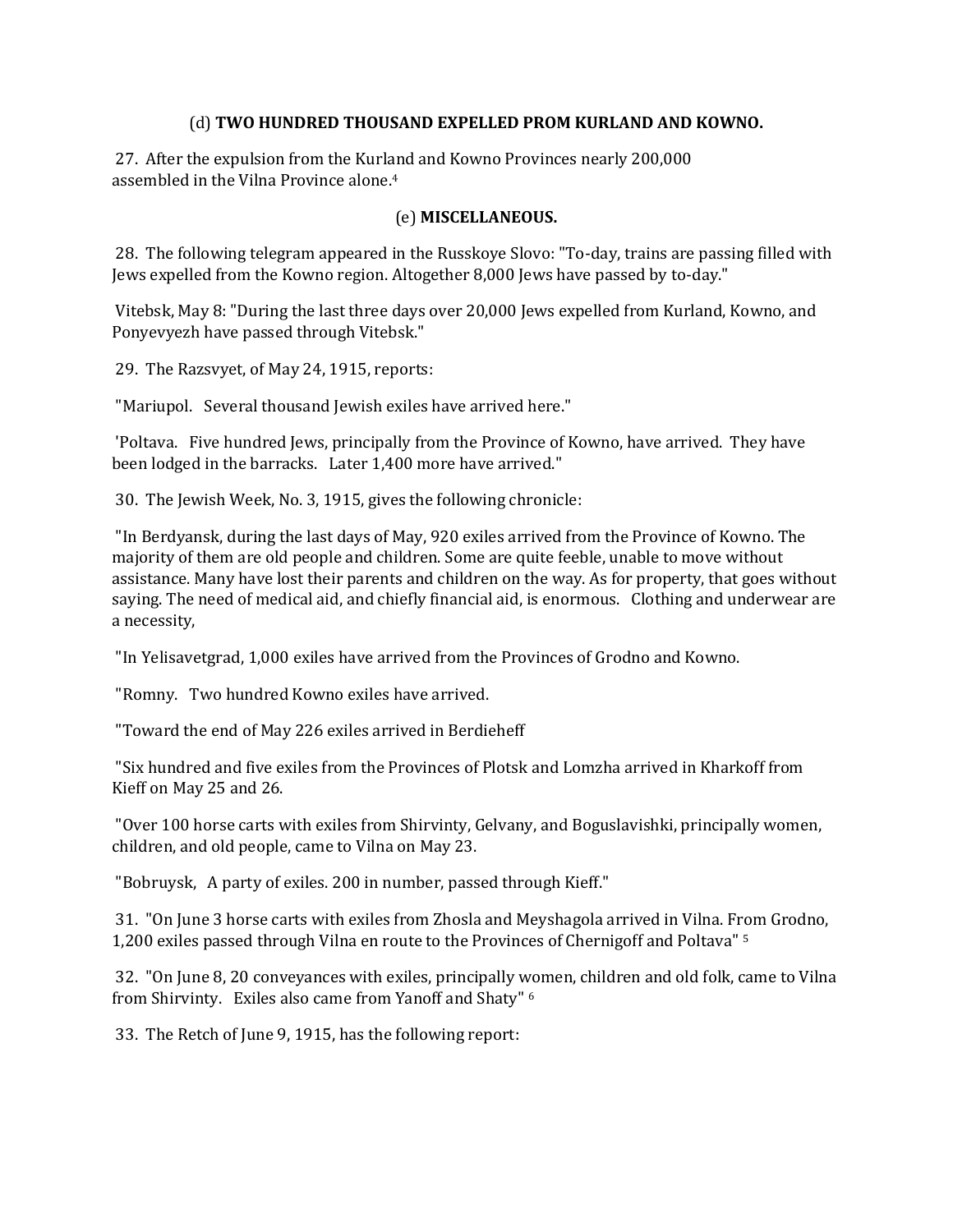"In the latter part of May a noisy wave of exiles came with a rush. Several thousand people passed daily through Vilna. When the force had subsided, there were found nearly 8,000 stranded on the Vilna shoals -in asylums, houses of refuge—and over 2,000 people in private quarters"

34. The same correspondence states that in the small borough of Shirvinty, Province of Vilna, there have gathered nearly 3,000 exiles.

35. "Trains with exiles have been dispatched to Orsha, Mglin, Kremenchug, Bolotsk, Khorol, Konstantinograd, Mirgorod. In Kishineff a telegram was received on May 10 from the Petrograd Jewish community that no fewer than 400 exiles from the Provinces of Kowno, Kurland, Lomzha, and Grodno were due there." <sup>7</sup>

**1 The Jewish Week, No 2. May 31, 1915.**

**2 Razsvyet, No 19, 1915**

**3 Jewish Week, No 6. June 28, 1915.**

**4 The Jewish Week, No. 2, 1915**

**5 The Jewish Week, No. 4, 1915**

**6 The Jewish Week, No. 5, 1915**

**7 The Jewish Week, No. 1, 1915**

#### **II. RECORD OF THE RIGA JEWISH AID COMMITTEE.**

36. A telling list of telegrams sent by the Riga Jewish Aid Committee to the Moscow Committee appeared in the Jewish Week, No. 3, 1915:

1. On May 24, at 9 p. m., a train with exiles was dispatched: To Romny, 225 persons; to the city of Syeversk 125; to Novozybkovo, 52. Itinerary: Vitebsk-Zhlobin-Homel.

2. On May 25, 53 exiles were dispatched to Lokhvitsa, 70 to Sosnitsa, and 80 to Romny. Itinerary: Vitebsk-Zhlobin-Homel.

3. Beginning with to-day we are compelled to forward from Riga daily, Fridays and Saturdays not excepted, 1,000 Kurland and Kowno exiles. Postponement has been absolutely denied. On the evening of May 26 a train of exiles was dispatched to Borzna, 200 persons; to Piryatin, 200: to Zolotonosha, 200: to Sosnitsa, 200.

4. To-day, May 25, we have dispatched trains of exiles to Zolotonosha, Piryatin, Borgdn, Mirogod, Kremenchug, 200 each.

5. On May 29, a train with 1,000 exiles was dispatched to Priluki, Piryatin, and Pereyaslav.

6. On May 30, a train with 1,100 exiles was dispatched to Melitopol.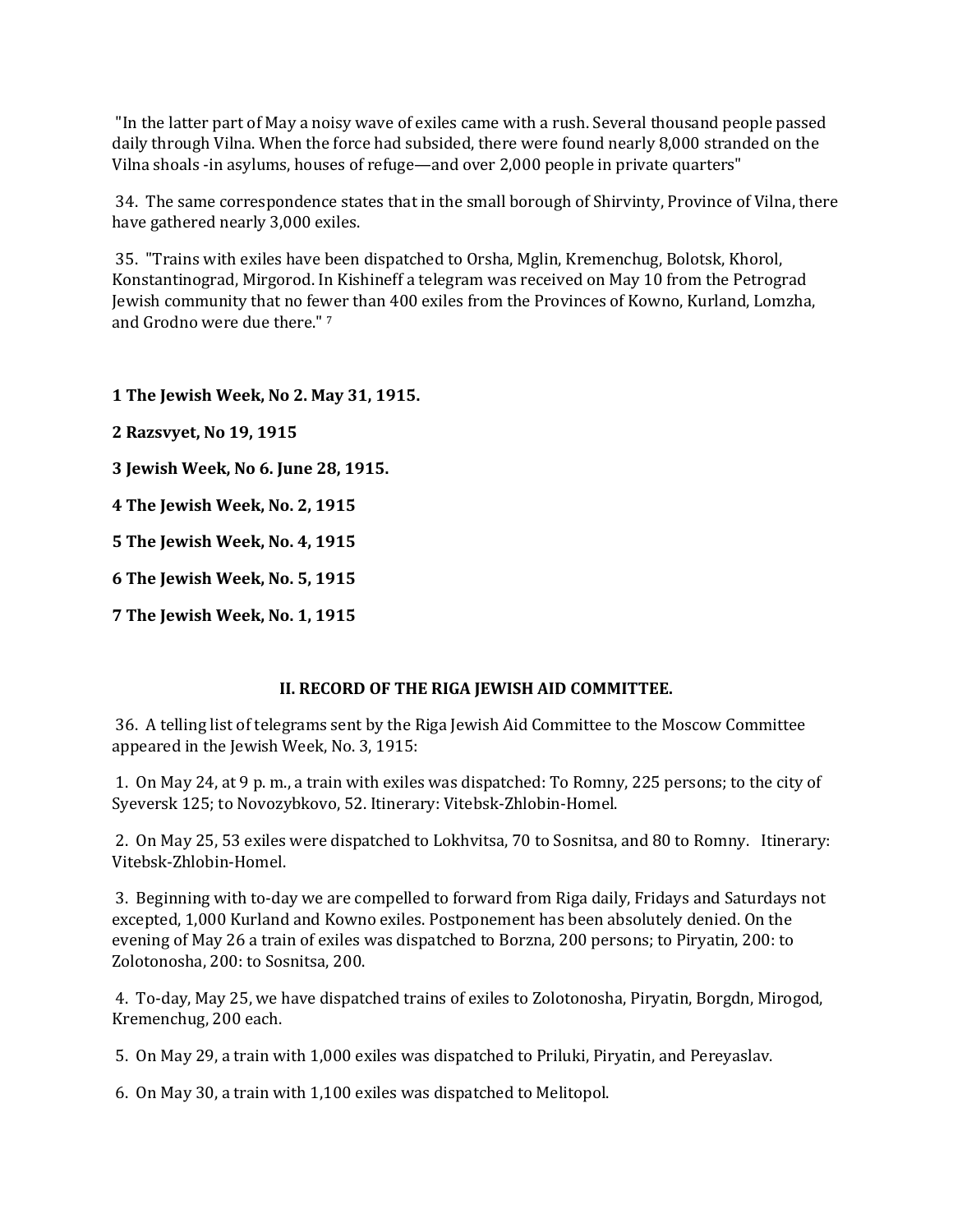7. On May 31 there have been dispatched 800 exiles to Kremenchug, 400 to Krolyevets, 70 to Konotop.

8. On June 1, 1,000 exiles were sent to Berdyansk,

## **III. REPORT8 OP THE MOSCOW JEWISH RELIEF SOCIETY.**

## *(a) On the condition of exiles from Poland.*

37. An awful picture of the condition of the exiles in Poland is drawn in the reports submitted to the Moscow Jewish Relief Society for War Victims by its delegates, who had made a tour through Poland. This is, e. g., what one of these representatives writes regarding the condition of the Jewish population of the Province of Lomzha:

"It can not be said that it has been ruined, because that word does not make clear the true reality, does not reveal the true scope of this terrible event. In cases of ruin something is preserved at all events, some however wretched remnants, in the extreme case at least the ruined place, at least the old site in ashes. But here the people have been cast out onto a desert road, as if after a shipwreck or an earthquake. Thousands of families, tens of thousands of persons, naked and barefoot in the literal sense, with children in their arms, old and young, looking for shelter and bread, are roaming among the hamlets. The disaster has not spared anybody, has made all equal, and erstwhile wealthy men apply to you for a few pounds of potatoes." <sup>1</sup>

# (b) *Expulsion from the Province of Grodno.*

38. The delegate of the Moscow Jewish committee reports from Byelostok, under date of May 30:

"On the 23d instant a train with 650 persons was dispatched to Yelisavetgrad; to-day other trains are to be sent to Berdicheff, Rovno, and Vinnitsa. Expulsion from a part of the Sokolka district of the Province of Grodno has been announced. From Kuznitsa 120 families are to be expelled; from Novy Dvor, 110 families: i. e.. nearly 1,000 persons. The date set is June 3 at the latest."<sup>2</sup>

## **IV. EXILES BARRED FROM MANY SECTIONS.**

39. The territory where the exiles were permitted to seek refuge was restricted by the administration. At first the Dnieper region was designated for them. Then came an order from headquarters forbidding settlement on the right bank of the Dnieper.<sup>3</sup>

The sections where the exiles were permitted to settle soon became overcrowded. The local authorities, on the other hand, in many places denied admittance to the exiles.<sup>4</sup>

Thus the Kieff military district<sup>3</sup> and the Province of Yekaterinoslav<sup>5</sup> were closed to the exiles.

**1 The Jewish Week, No2. 1915.**

**2 Jewish Week, No. 3, June 7, 1915.**

**3 Jewish Week No. 3. 1915.**